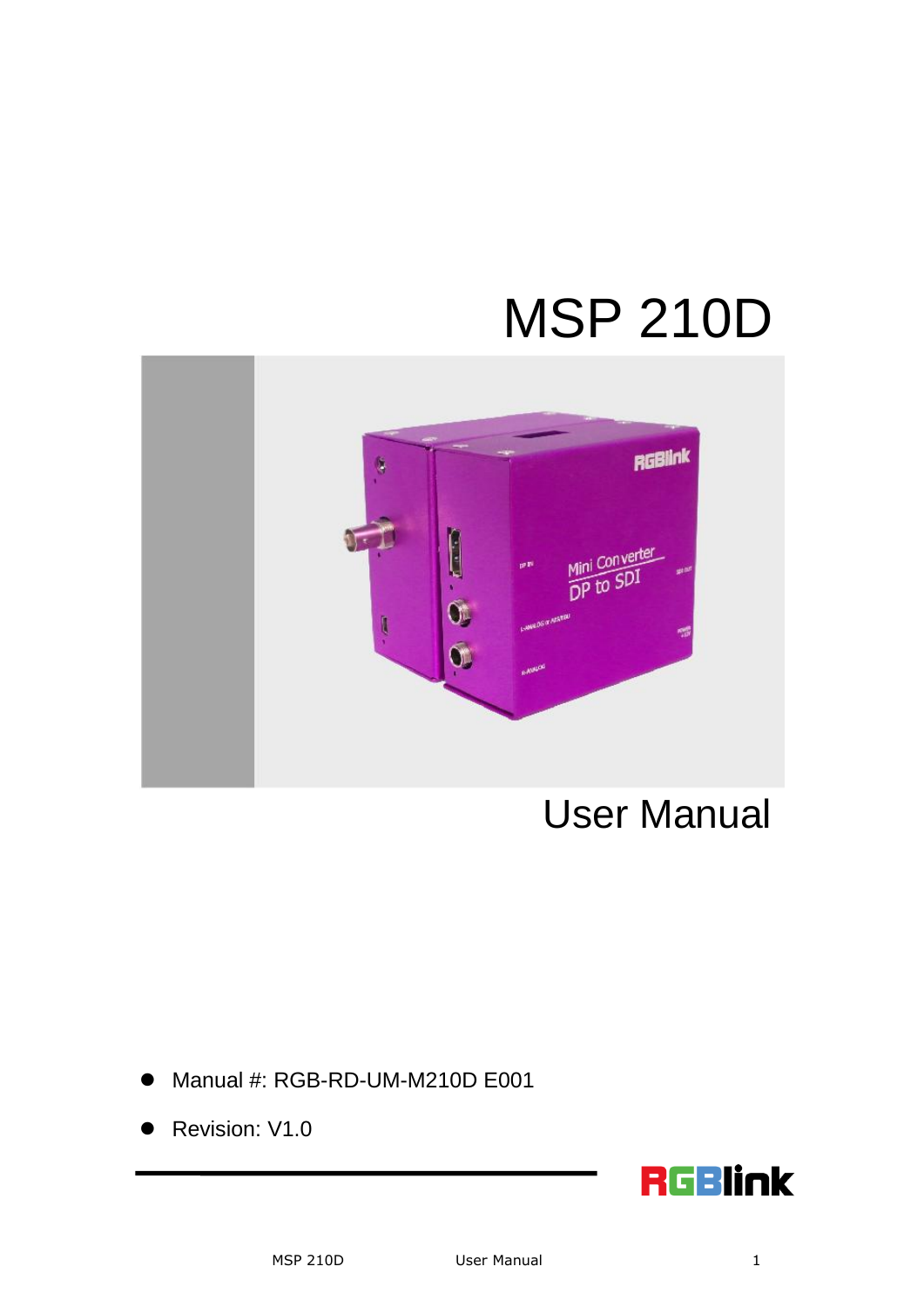## MSP 210D·User Manual

Thank you for choosing our products!

In order to allow you to learn how to use the Mini Converter quickly, we bring you the detailed user Manual. You can read the introduction and directions before using the video processor, please read all the information we provide carefully to use our products correctly.

## **Copyright**

©2015 All rights are reserved by RGBLINK.

This document is done independently by Xiamen RGBlink Science & Technology Co.,LTD. No part can be copied, reproduced or translated without permission.

#### **Notice**

RGBlink provides this manual "as is" without warranty of any kind, no matter expressed or implied, including but not limited to the implied warranties or merchantability and fitness for a particular purpose. RGBlink may make improvements or changes to the products and the programs described in this publication at any time without notice.

This publication would contain technical inaccuracies or typographical errors. Changes are periodically made to the information in this publication; these changes are incorporated in new editions of this publication.

## **Federal Communications Commission (FCC) Statement**

This equipment has been tested and found to comply with the limits for a class A digital device, pursuant to Part 15 of the FCC rules. These limits are designed to provide reasonable protection against harmful interference when the equipment is operated in a commercial environment. This equipment generates, uses and radiates radio frequency energy and, if not installed or used in accordance with the instruction manual, may cause harmful interference to radio communications. Operation of this equipment in a residential area may cause harmful interference, in which case the user will be responsible for correcting any interference.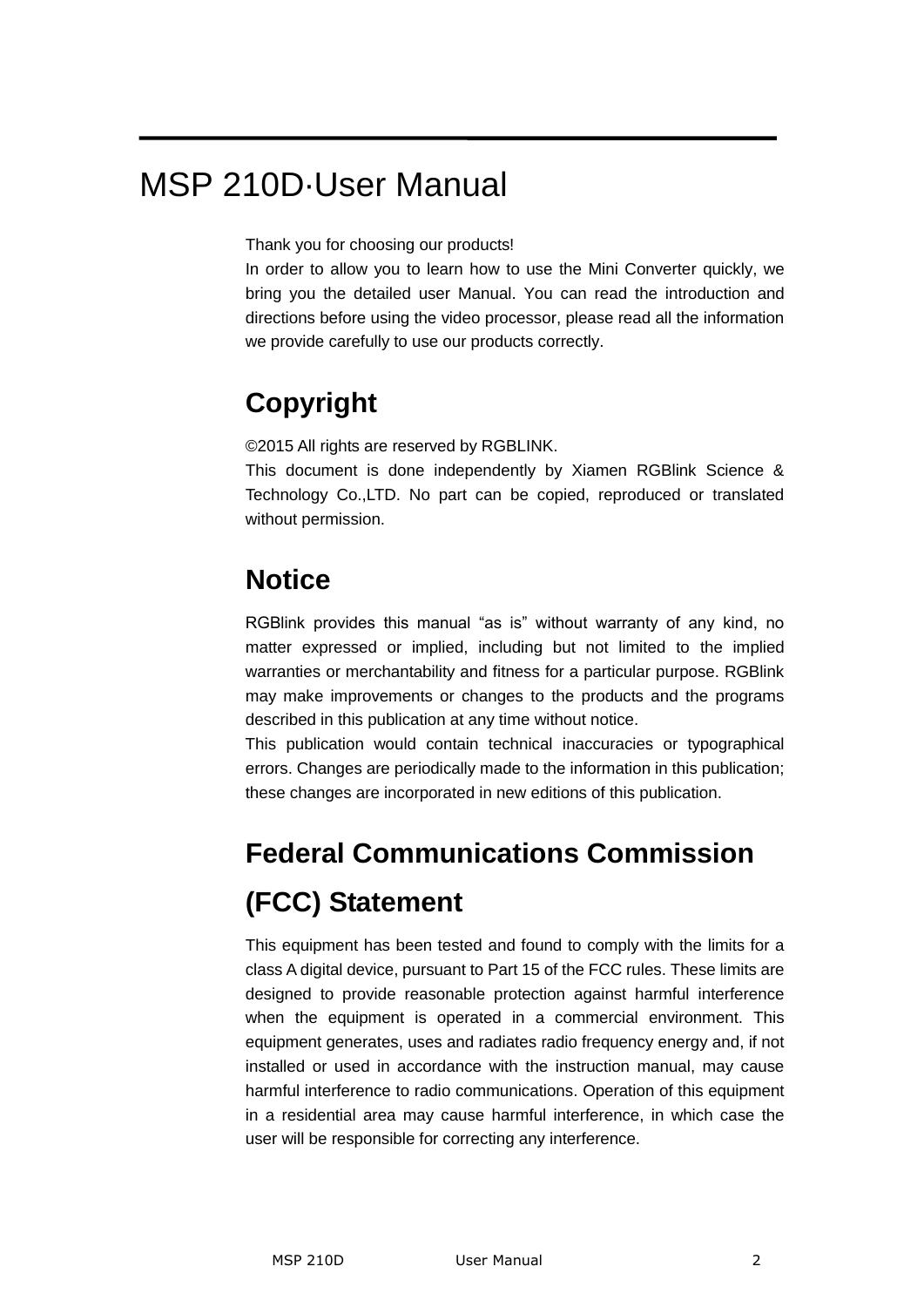#### **Guarantee and Compensation**

RGBlink provides a guarantee related to perfect manufacturing as part of the legally stipulated terms of guarantee. On receipt, the purchaser must immediately inspect all delivered goods for damage incurred during transportation, as well as for material and manufacturing faults. Please complain to RGBlink by written notice.

The period of guarantee begins from the date of transfer of risks, in the case of special systems and software on the date of commissioning, at latest 30 days after the transfer of risks. In the event of justified notice of compliant, RGBlink can repair the fault or provide a replacement at its own discretion within an appropriate period. If this measure proves to be impossible or unsuccessful, the purchaser can demand a reduction in the purchase price or cancellation of the contract. All other claims, in particular those relating to compensation for direct or indirect damage, and also damage attributed to the operation of software as well as to other service provided by RGBlink, being a component of the system or independent service, will be deemed invalid provided the damage is not proven to be attributed to the absence of properties guaranteed in writing or due to the intent or gross negligence or part of RGBlink.

If the purchaser or a third party carries out modifications or repairs on goods delivered by RGBlink, or if the goods are handled incorrectly, in particular if the systems are commissioned operated incorrectly or if, after the transfer of risks, the goods are subject to influences not agreed upon in the contract, all guarantee claims of the purchaser will be rendered invalid. Not included in the guarantee coverage are system failures which are attributed to programs or special electronic circuitry provided by the purchaser, e.g. interfaces. Normal wear as well as normal maintenance are not subject to the guarantee provided by RGBlink either.

The environmental conditions as well as the servicing and maintenance regulations specified in this manual must be complied with the customer.

### **Trademark**

Brand and product names mentioned in this manual may be trademarks, registered trademarks or copyrights of their respective holders. All brand and product names mentioned in this manual serve as comments or examples and are not to be understood as advertising for the products or their manufactures.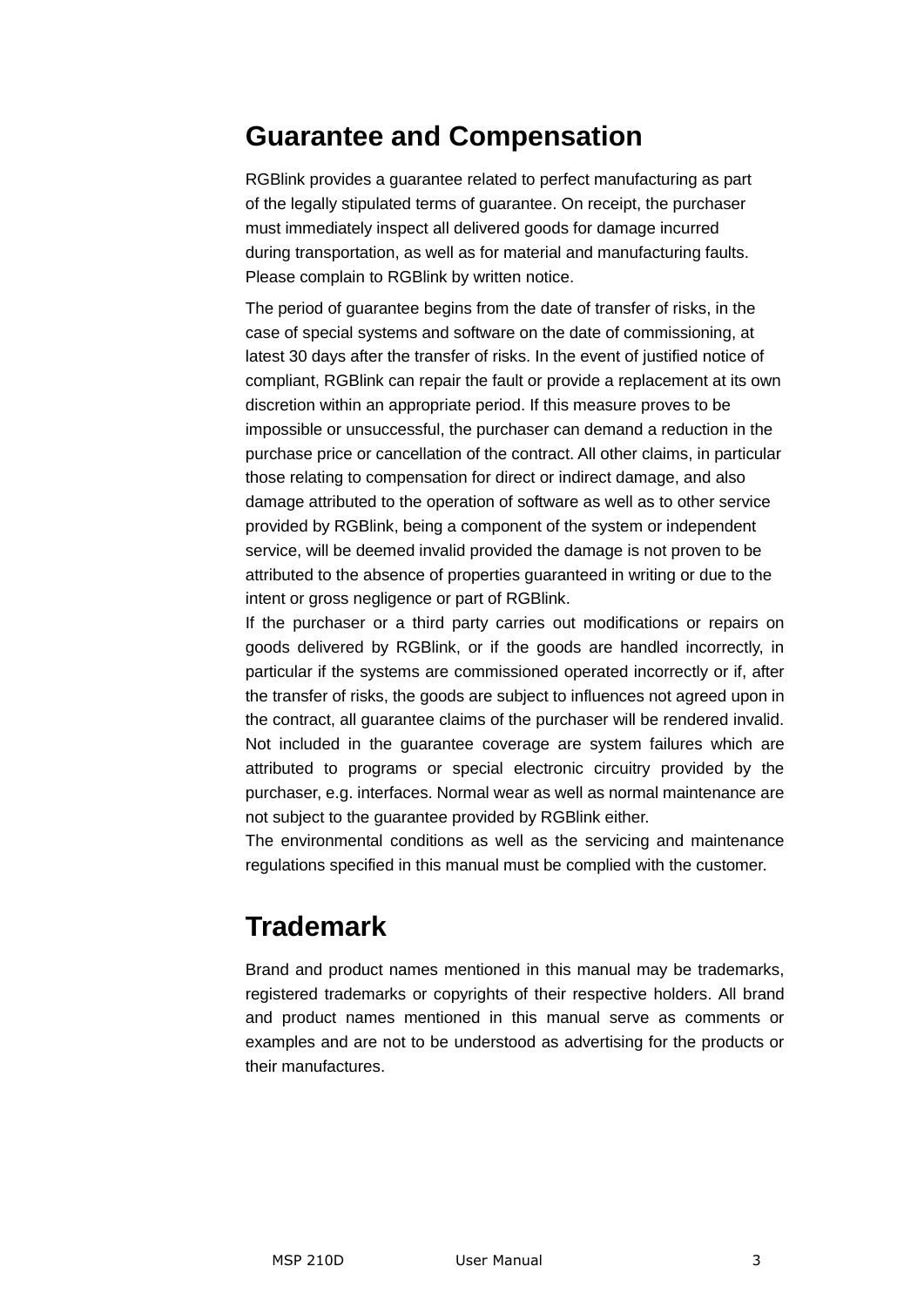# Company Address **RGBlink** Xiamen RGBlink Science & Technology Co., Ltd.

**Headquarter:** S603~604 Wei ye Building Torch Hi-Tech Industrial Development Zone Xiamen, Fujian Province, P.R.C **Shenzhen office:** Floor 11, A1 Building, Baiwang R&D Building, Shahe West Road, Xili Town, Nanshan District, Shenzhen, Guangdong Province, P.R.C **Beijing office:** Room 602, Building 7, CaiManJie, No.67 Chao yang Road, Chao yang District, Beijing, P.R.C **Shanghai office:** Building 3, 1358 Nong, Tong pu Road, Shanghai, P.R.C

- **Tel:** +86-592-5771197
- **Fax:** +86-592-5771202
- **Customer Hotline:** 4008-592-315
- **Websites:** 
	- $\sim$  http://www.rgblink.com
	- $\sim$  http://www.rgblink.cn
- **E-mail:** [sales@rgblink.com](mailto:rgblinkcs@gmail.com)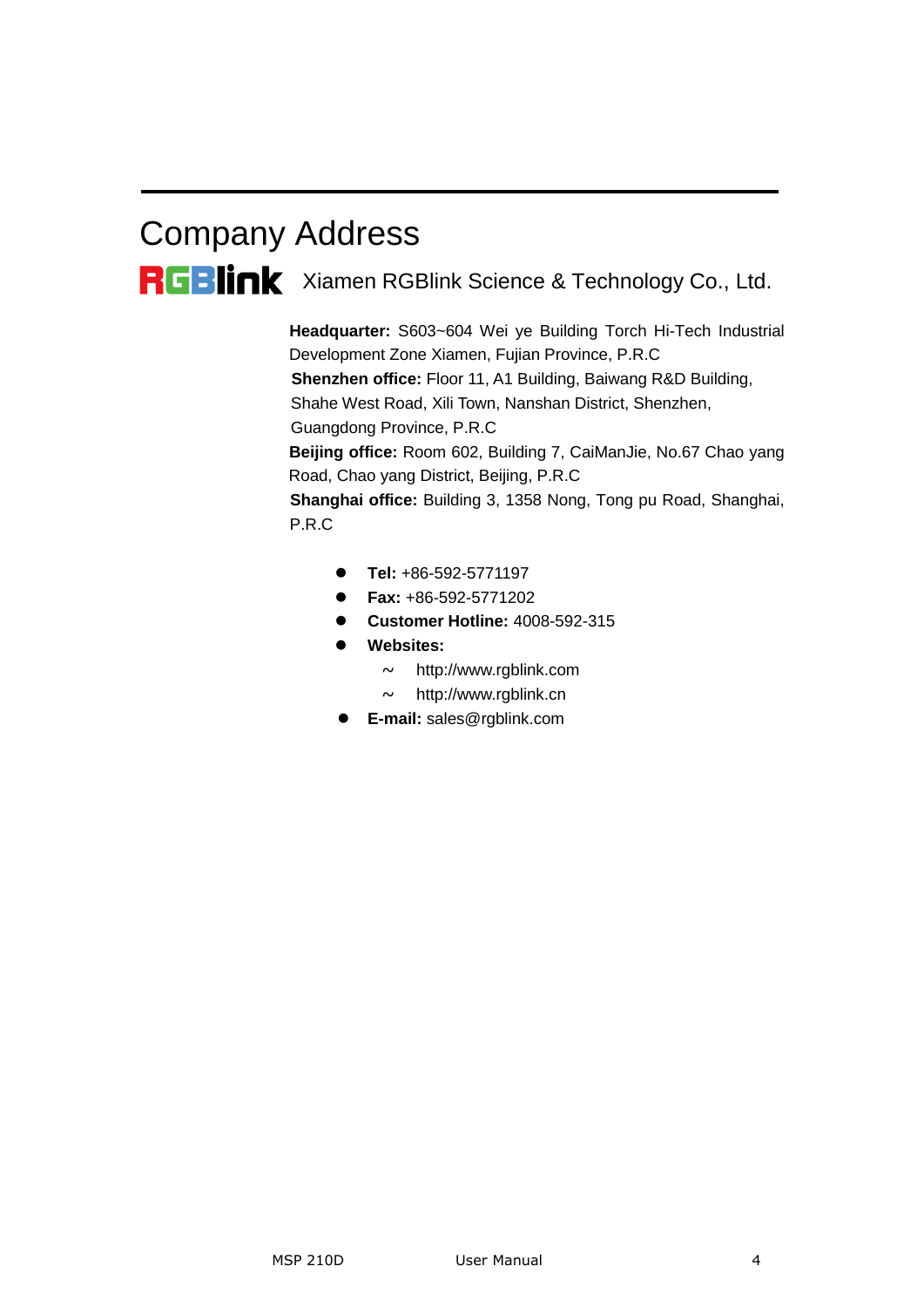## Operators Safety Summary

The general safety information in this summary is for operating personnel.

## **Do Not Remove Covers or Panels**

There are no user-serviceable parts within the unit. Removal of the top cover will expose dangerous voltages. To avoid personal injury, do not remove the top cover. Do not operate the unit without the cover installed.

### **Power Source**

This product is intended to operate from a power source that will not apply more than 230 volts rms between the supply conductors or between both supply conductor and ground. A protective ground connection by way of grounding conductor in the power cord is essential for safe operation.

## **Grounding the Product**

This product is grounded through the grounding conductor of the power cord. To avoid electrical shock, plug the power cord into a properly wired receptacle before connecting to the product input or output terminals. A protective-ground connection by way of the grounding conductor in the power cord is essential for safe operation.

## **Use the Proper Power Cord**

Use only the power cord and connector specified for your product. Use only a power cord that is in good condition. Refer cord and connector changes to qualified service personnel.

## **Use the Proper Fuse**

To avoid fire hazard, use only the fuse having identical type, voltage rating, and current rating characteristics. Refer fuse replacement to qualified service personnel.

## **Do Not Operate in Explosive**

## **Atmospheres**

To avoid explosion, do not operate this product in an explosive atmosphere.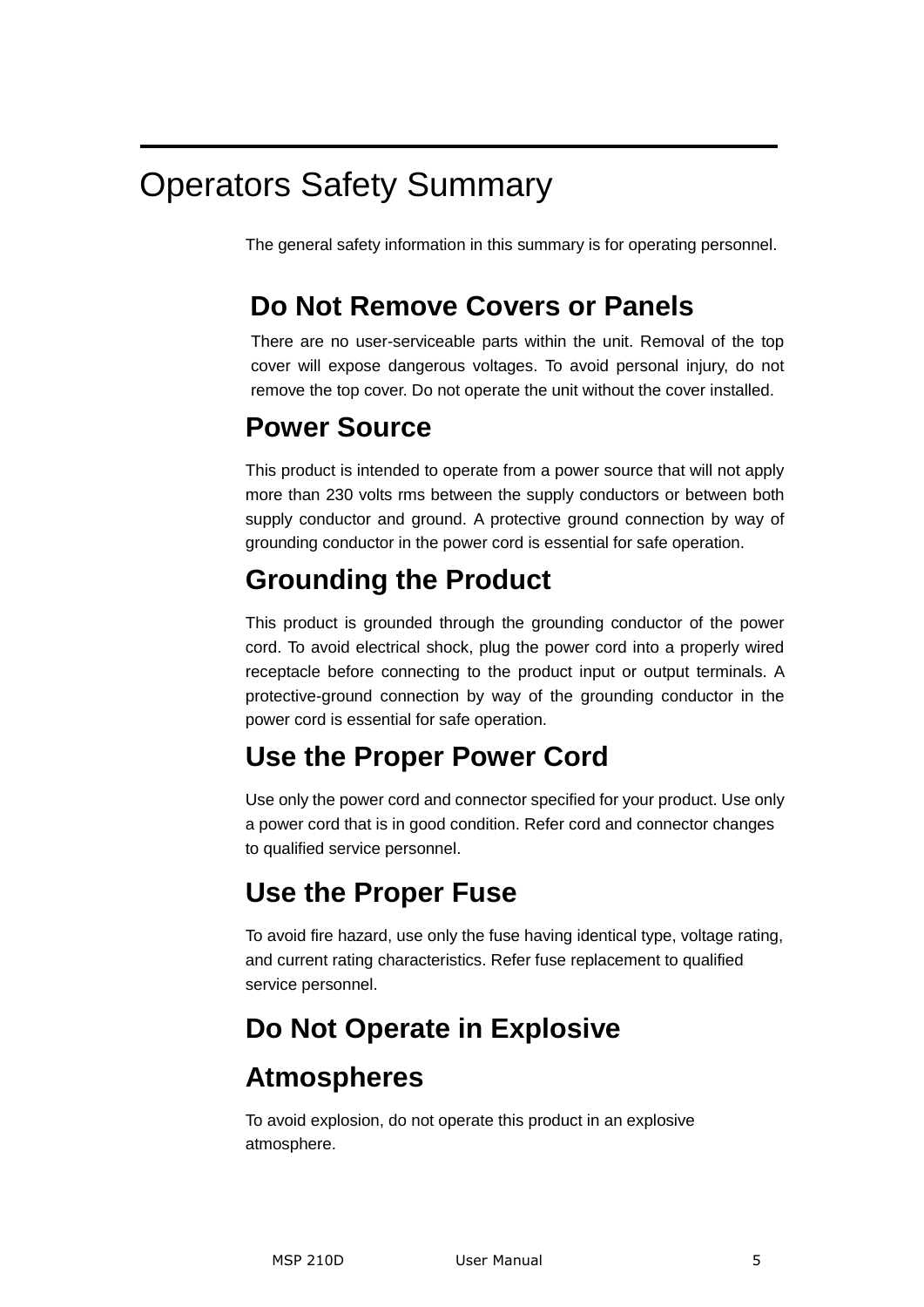# Terms in This Manual and Equipment Marking



## **WARNING**

Highlight an operating procedure, practice, condition, statement, etc, which, if not strictly observed, could result in injury or death of personnel.

**Note**

Highlights an essential operating procedure, condition or statement.



## **CAUTION**

The exclamation point within an equilateral triangle is intended to alert the user to the presence of important operating and maintenance (servicing) instructions in the literature accompanying the appliance.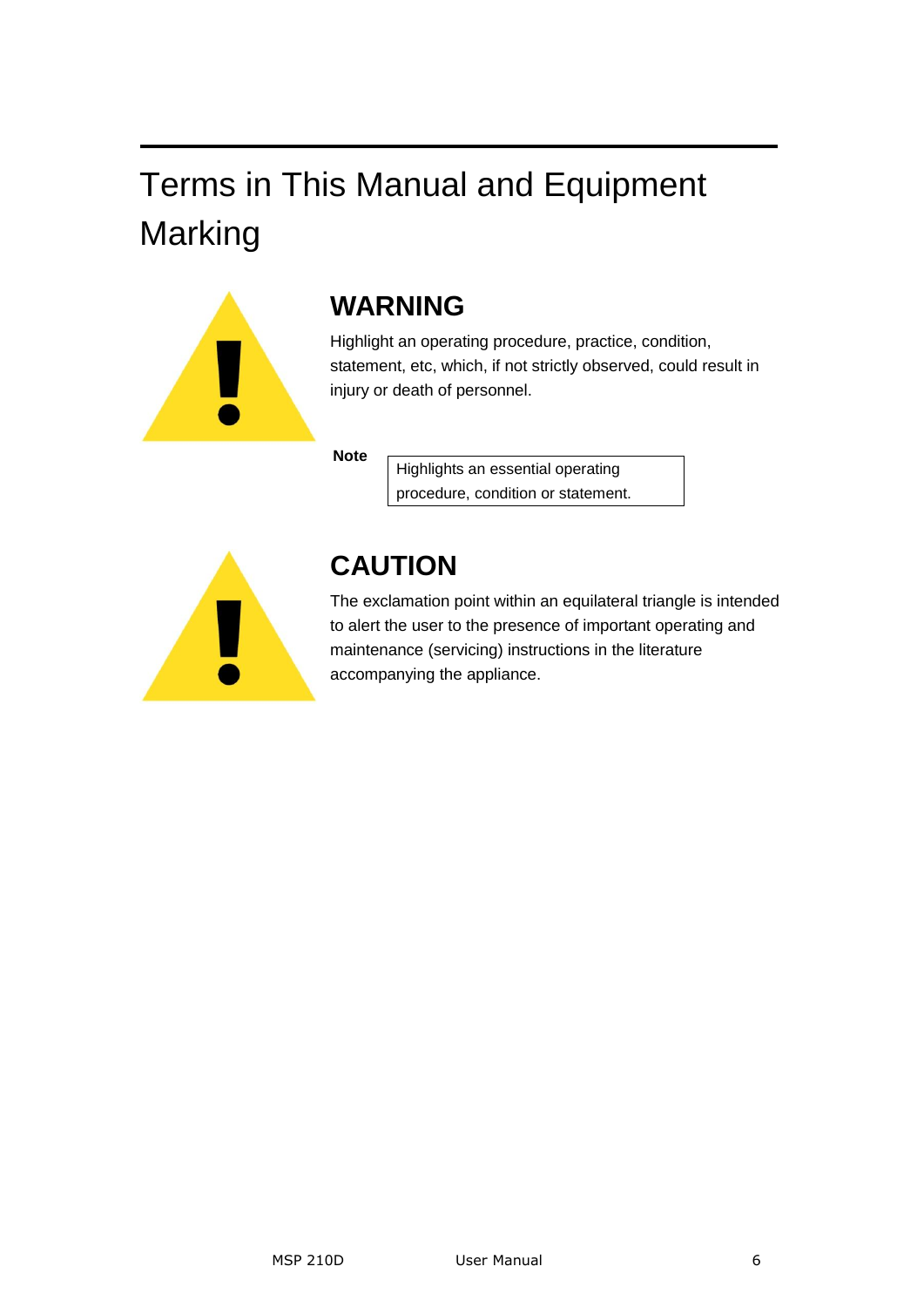# Amendment Records

The table below lists the changes to the Mini Converter User Manual.

| Format | Time       | ECO#  | Description | Principal |
|--------|------------|-------|-------------|-----------|
| V1.0   | 2014-01-10 | 0001# | Release     | Vira      |
|        |            |       |             |           |
|        |            |       |             |           |
|        |            |       |             |           |
|        |            |       |             |           |
|        |            |       |             |           |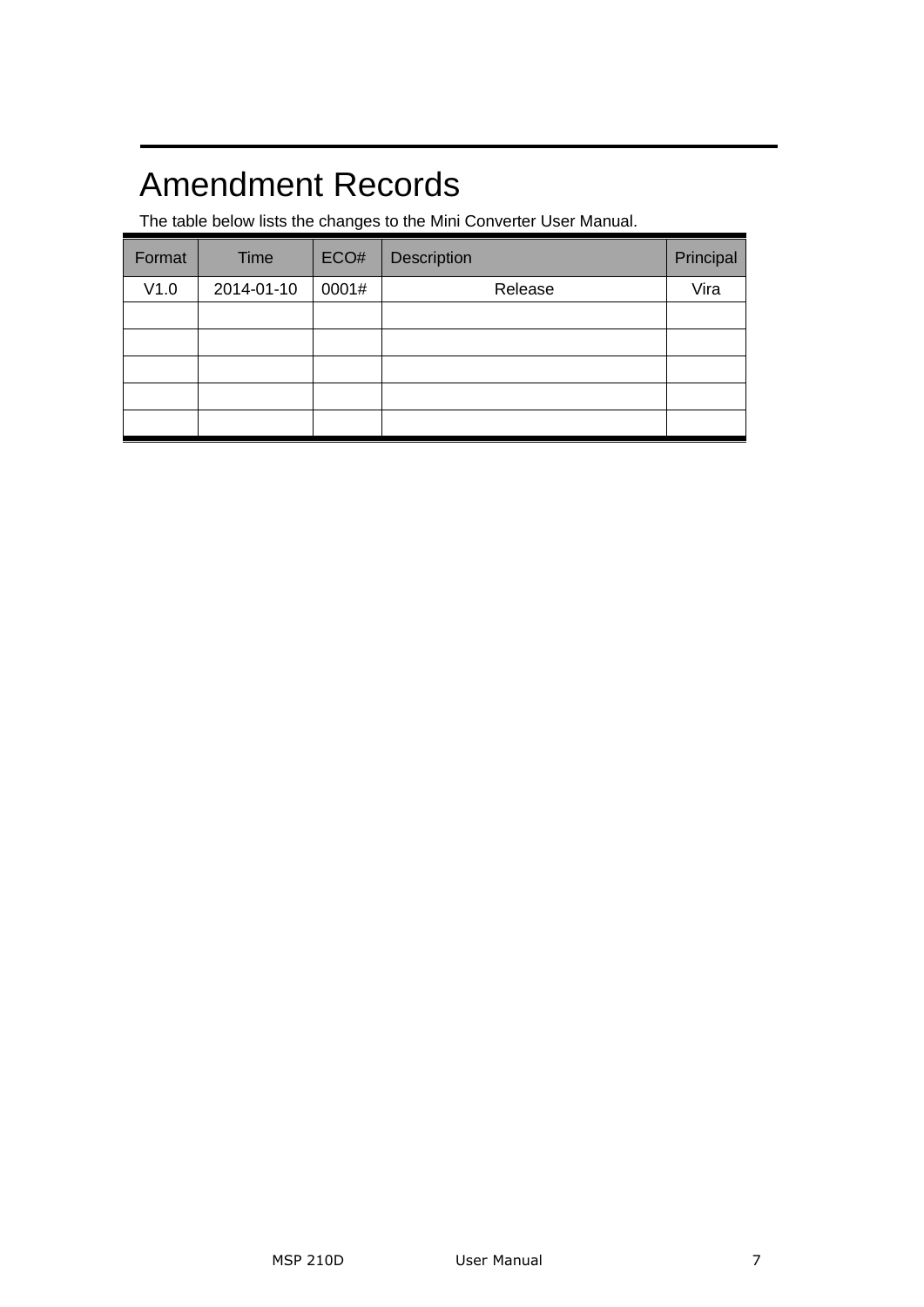# **RGBlink**

# **CONTENT**

<span id="page-7-0"></span>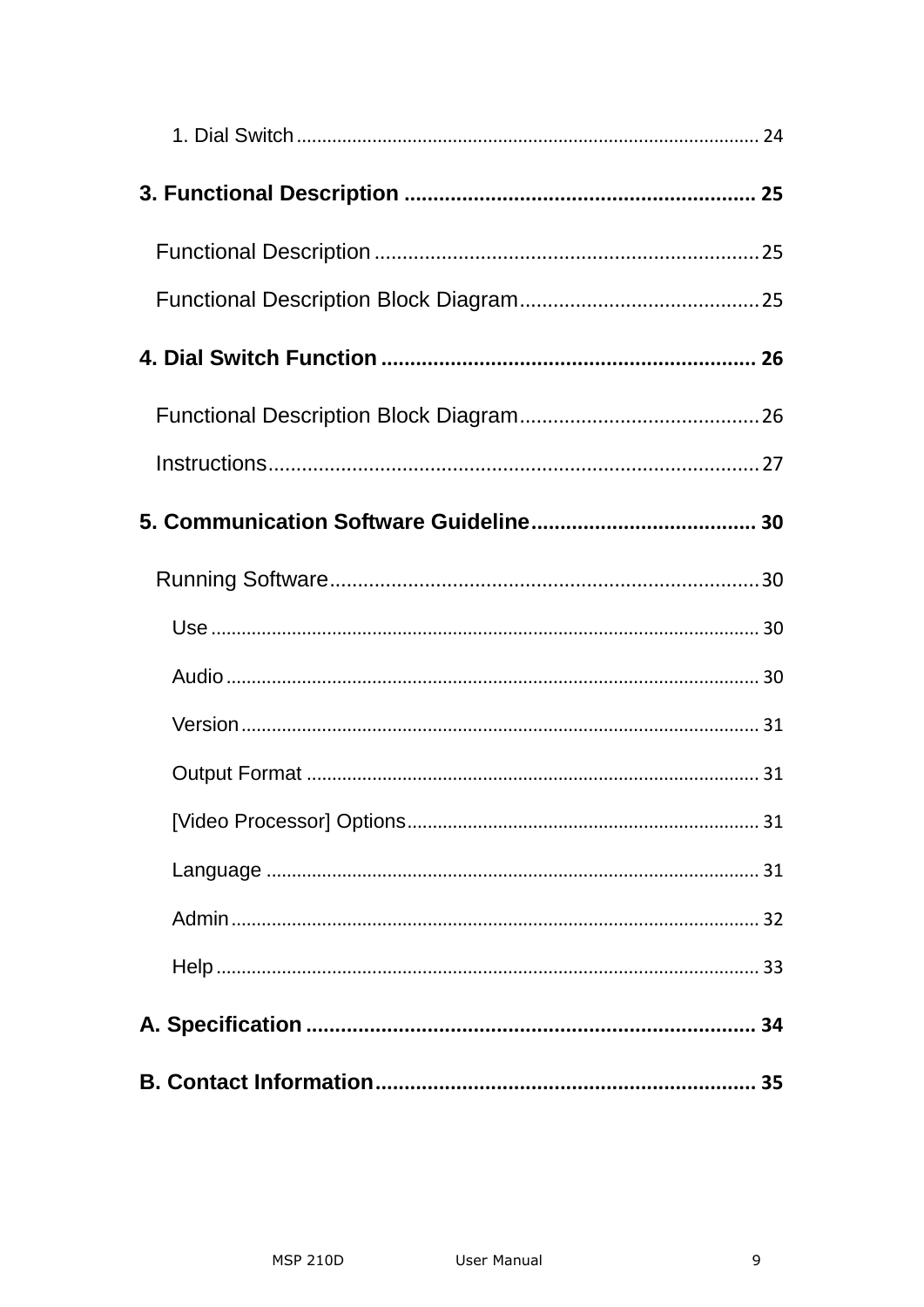

<span id="page-9-2"></span><span id="page-9-1"></span><span id="page-9-0"></span>This chapter is designed to introduce you to the MSP 210D User Manual. Areas to be covered are:

- **•** [Chapter Structure](#page-10-0)
- [How to Use The Manual](#page-11-0)
- <span id="page-9-3"></span>**•** [Terms and Definitions](#page-12-0)
- <span id="page-9-4"></span>• [System Overview](#page-18-0)
- <span id="page-9-5"></span>**•** [Application Questions](#page-19-0)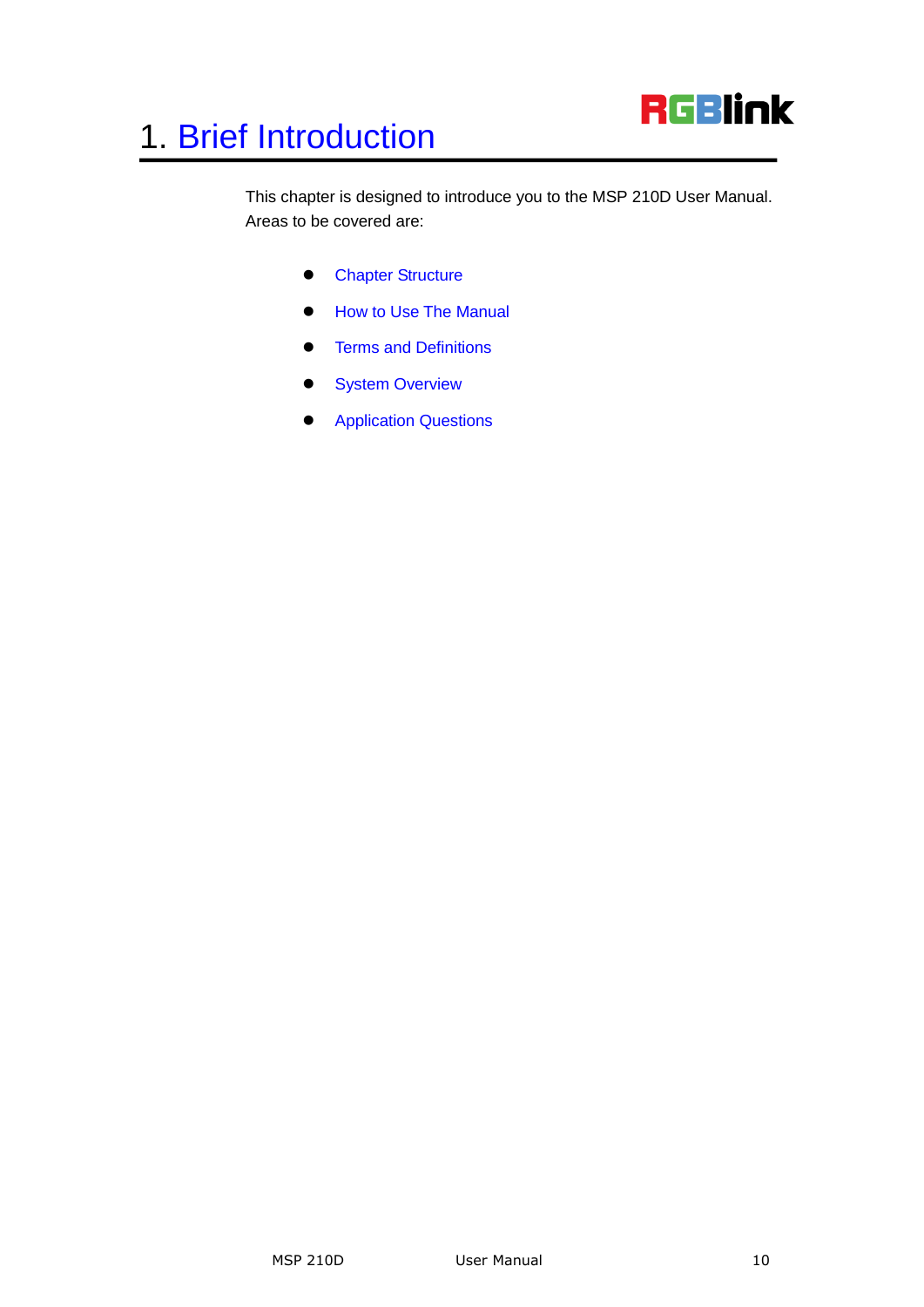Chapter Structure

### <span id="page-10-2"></span><span id="page-10-1"></span><span id="page-10-0"></span>[Chapter Structure](#page-9-1)

The following chapters provide instructions for all aspects of MSP 210D operations.

<span id="page-10-7"></span><span id="page-10-6"></span><span id="page-10-5"></span><span id="page-10-4"></span><span id="page-10-3"></span>

| Chapter 1 Brief Introduction                      |
|---------------------------------------------------|
| <b>Chapter 2 Hardware Orientation</b>             |
| <b>Chapter 3</b> Functional Description           |
| <b>Chapter 4 Dial Switch Function</b>             |
| <b>Chapter 5 Communication Software Guideline</b> |
| Appendix A Specification                          |
| Appendix B Contact Information                    |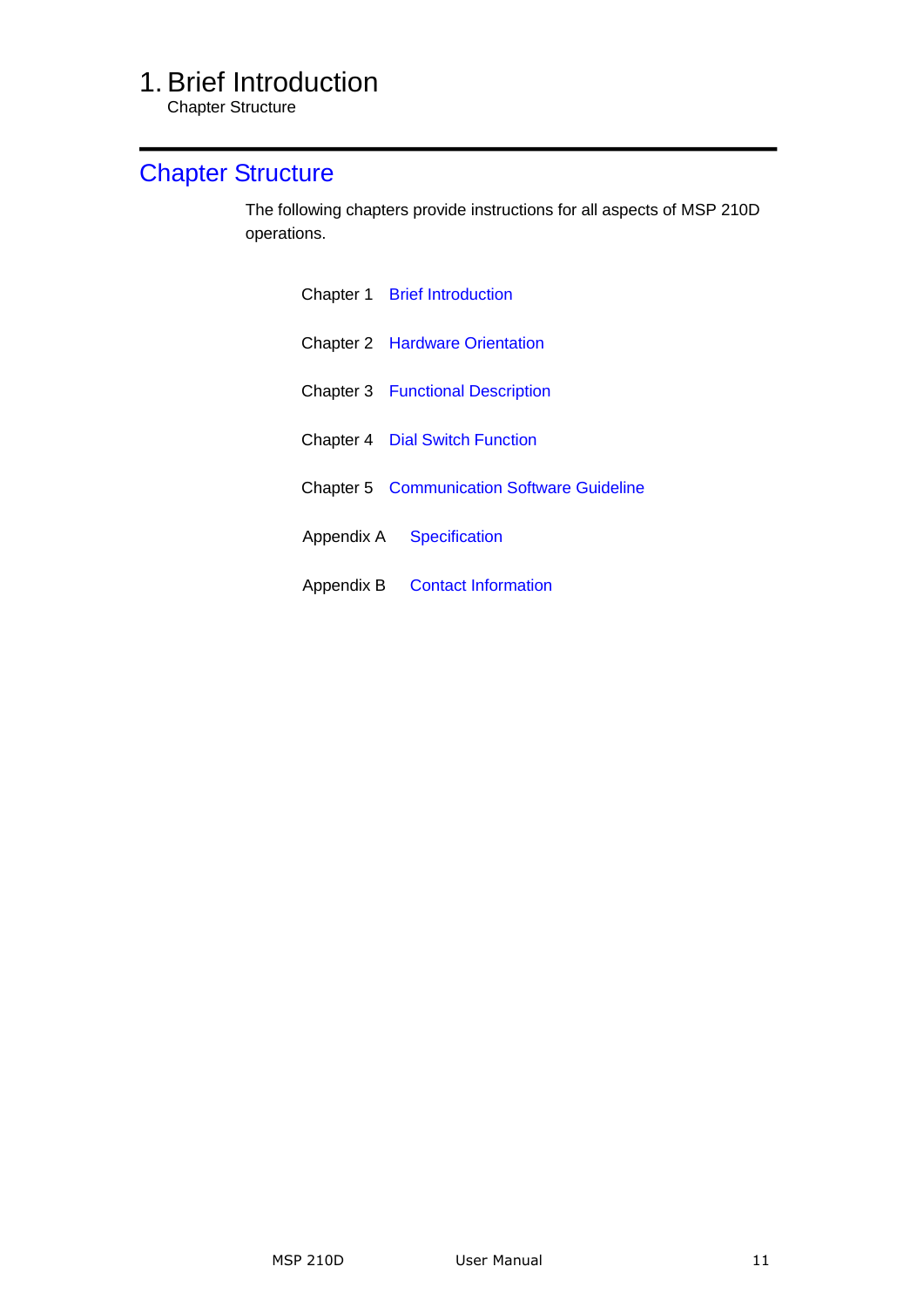How to Use The Manual

#### <span id="page-11-0"></span>[How to Use the Manual](#page-9-2)

Followings are important tips for streamlining your use of this User Manual in its electronic "PDF" form.

## **Navigation**

Use Acrobat Reader's "bookmarks" to navigate to the desired location. All chapter files have the same bookmark structure for instant navigation to any section. Please note:



- Extensive hyperlinks are provided within the chapters.
- $\bullet$  Use Acrobat's "Go to Previous View" and "Return to next View" buttons to trace your complete navigational path.

● Use the "Previous Page" and "Next Page" buttons to go to the previous or next page within a file.

● Use Acrobat's extensive search capabilities, such as the "**Find**" tool and ―**Search Index**‖ tool to perform comprehensive searches as required.

### **Table of Contents and Index**

Use the Table of Contents bookmarks to navigate a desired topic. Click any item to instantly jump to that section of the guide. You can also use the **Index** to jump to specific topics within a chapter. Each page number in the **Index** is a hyperlink.

Should you have any questions regarding the installation or operation of MSP 210D, please consult with the factory. Refer to Appendix B on page 35 for "Contact Information".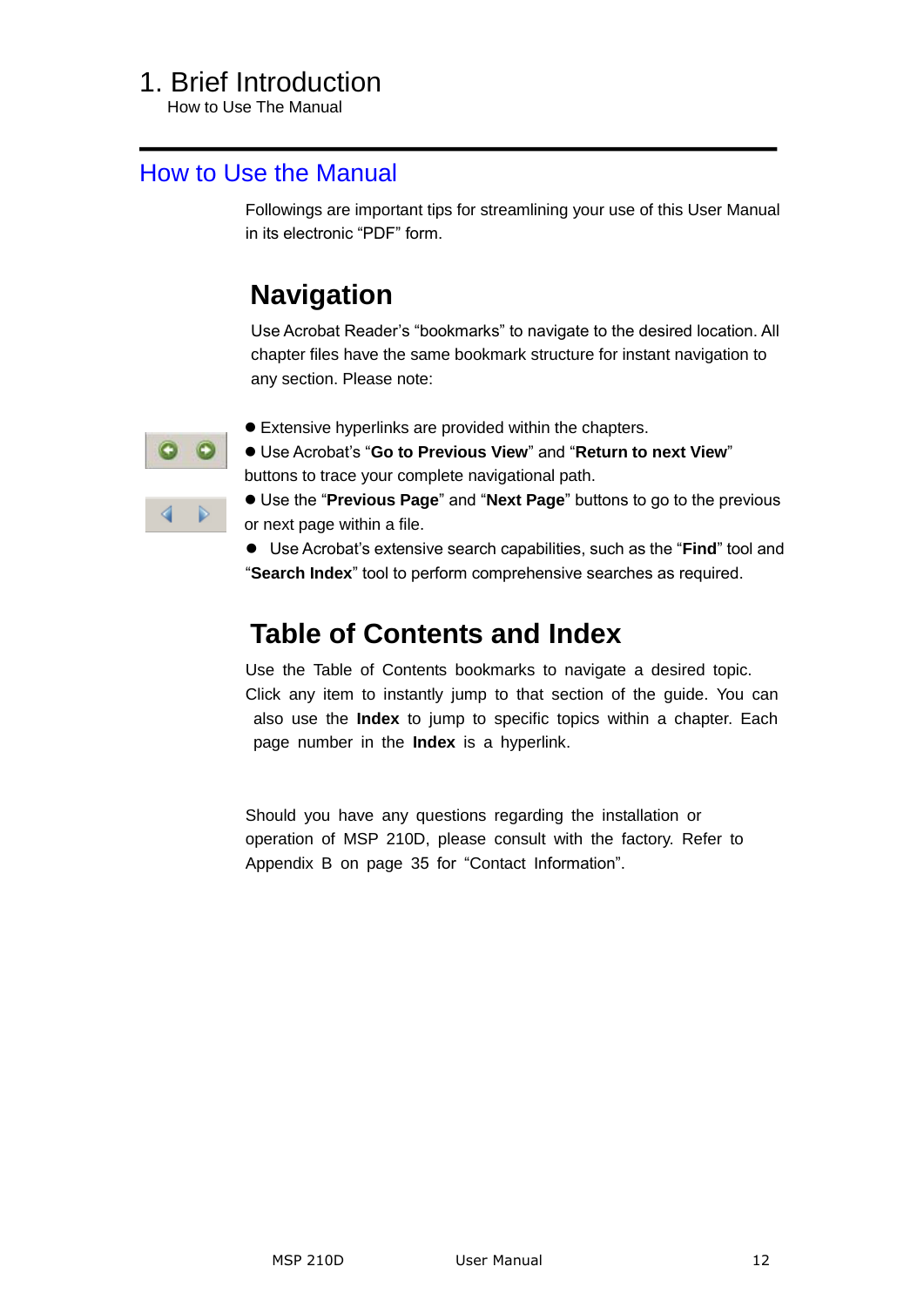Terms and Definitions

#### <span id="page-12-0"></span>[Term and Definitions](#page-9-3)

The following terms and definitions are used throughout this guide.

- **"ASCII":** American Standard for Information Interchange. The standard code consisting of 7-bit coded characters (8 bits including parity check) used to exchange information between data processing systems, data communication systems, and associated equipment. The ASCII set contains control characters and graphic characters.
- **"Aspect ratio":** The relationship of the horizontal dimension to the vertical dimension of an image. In viewing screens, standard TV is 4:3, or  $1.33:1$ ; HDTV is  $16:9$ , or  $1.78:1$ . Sometimes the ":1" is implicit, making  $TV = 1.33$  and  $HDTV = 1.78$ .
- **"AV":** Audio visual or audio video.
- A **"Background"** is an unscaled source, typically originating from a computer. A background source appears at the system's lowest priority — visually in back of all other sources.
- **"Baudrate":** Named of J.M.E. Baudot, the inventor of the Baudot telegraph code. The number of the electrical oscillations per second, called baud rate. Related to, but not the same as, transfer rate in bits per second (bps).
- **"Blackburst":** The video waveform without the video elements. It includes the vertical sync, horizontal sync, and the chroma burst information. Blackburst is used to synchronize video equipment to align the video output. One signal is normally used to set up an entire video system or facility. Sometimes it is called House sync.
- **"BNC":** Bayonet Neill-Concelman. A cable connector used extensively in television and named for its inventors. A cylindrical bayonet connector that operates with a twist-locking motion. To make the connection, align the two curved grooves in the collar of the male connector with the two projections on the outside of the female collar, push, and twist. This allows the connector to lock into place without tools.
- **"Brightness":** Usually refers to the amount or intensity of video light produced on a screen without regard to color. Sometimes called "black" level.
- ―**CAT 5**‖**:** Category 5. Describes the network cabling standard that consists of four unshielded twisted pairs of copper wire terminated by RJ-45 connectors. CAT 5 cabling supports data rates up to 100 Mbps. CAT 5 is based on the EIA/TIA 568 Commercial Building Telecommunications Wiring Standard.
- **"Color bars":** A standard test pattern of several basic colors (white, yellow, cyan, green, magenta, red, blue, and black) as a reference for system alignment and testing. In NTSC video, the most commonly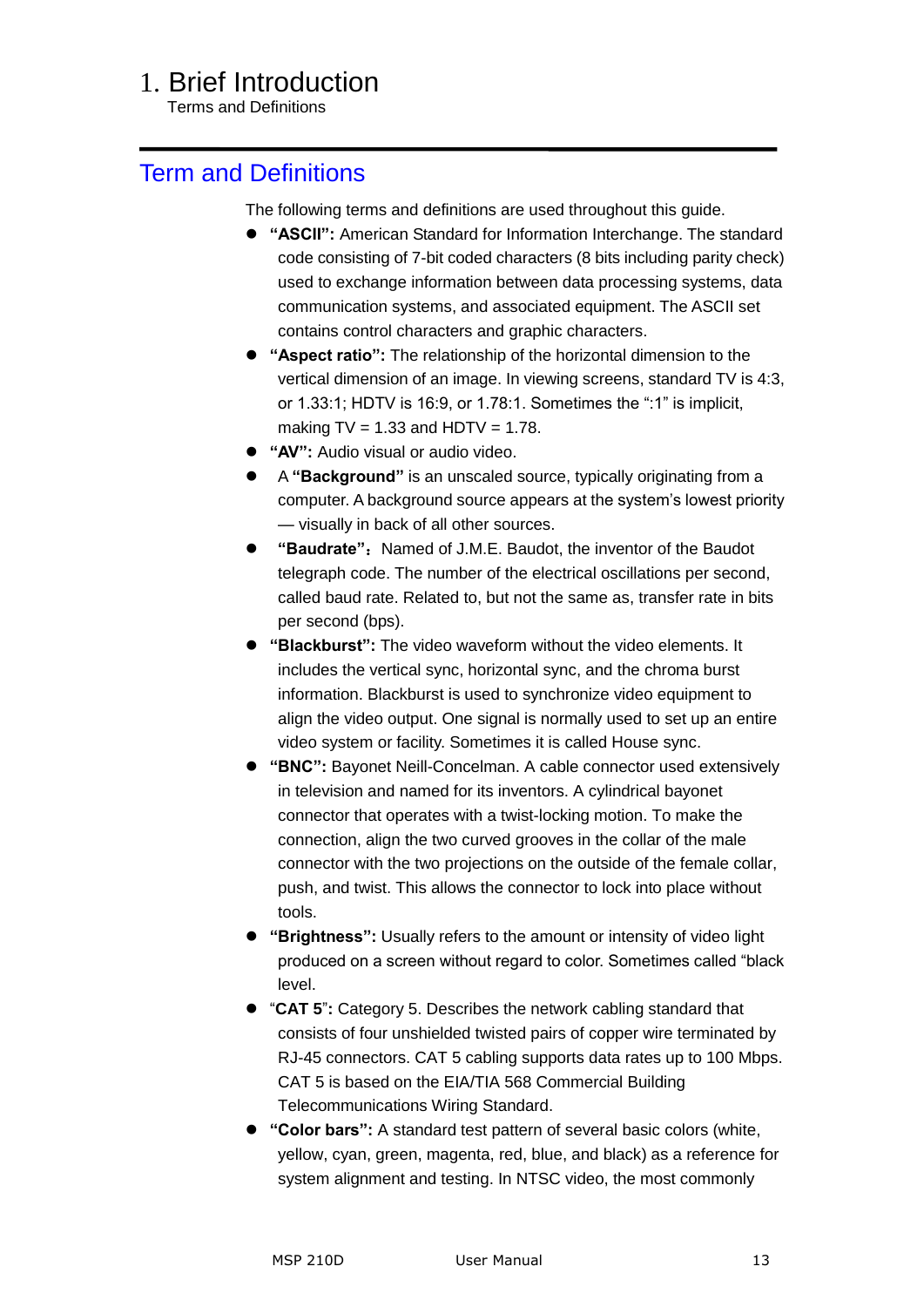Terms and Definitions

- Used color bars are the SMPTE standard color bars. In PAL video, the most commonly used color bars are eight full field bars. In the computer, the most commonly used color bars are two rows of reversed color bars.
- **"Color burst":** In color TV systems, a burst of sub carrier frequency located on the back porch of the composite video signal. This serves as a color synchronizing signal to establish a frequency and phase reference for the chroma signal. Color burst is 3.58 MHz for NTSC and 4.43 MHz for PAL.
- **"Color temperature":** The color quality, expressed in degrees Kelvin (K), of a light source. The higher the color temperature, the bluer the light. The lower the temperature, the redder the light. Benchmark color temperature for the A/V industry includes 5000°K, 6500°K, and 9000°K.
- **"Contrast ratio":** The radio of the high light output level divided by the low light output level. In theory, the contrast radio of the television system should be at least 100:1, if not 300:1. In reality, there are several limitations. In the CRT, light from adjacent elements contaminate the area of each element. Room ambient light will contaminate the light emitted from the CRT. Well-controlled viewing conditions should yield a practical contrast ratio of 30:1 to 50:1.
- **"DVI":** Digital Visual Interface. The digital video connectivity standard that was developed by DDWG (Digital Display Work Group). This connection standard offers two different connectors: one with 24 pins that handles digital video signals only, and one with 29 pins that handles both digital and analog video.
- **"EDID":** Extended Display Identification Data EDID is a data structure used to communicate video display information, including native resolution and vertical interval refresh rate requirements, to a source device. The source device will then output the optimal video format for the display based on the provided EDID data, ensuring proper video image quality. This communication takes place over the DDC – Display Data Channel.
- **"Ethernet":** A Local Area Network (LAN) standard officially known as IEEE 802.3. Ethernet and other LAN technologies are used for interconnecting computers, printers, workstations, terminals, servers, etc. within the same building or campus. Ethernet operates over twisted pair and over coaxial cable at speeds starting at 10Mbps. For LAN interconnectivity, Ethernet is physical link and data link protocol reflecting the two lowest layers of the OSI Reference Model.
- **"Frame":** In interlaced video, a frame is one complete picture. A video frame is made up of two fields, or two sets of interlaced lines. In a film, a frame is one still picture of a series that makes up a motion picture.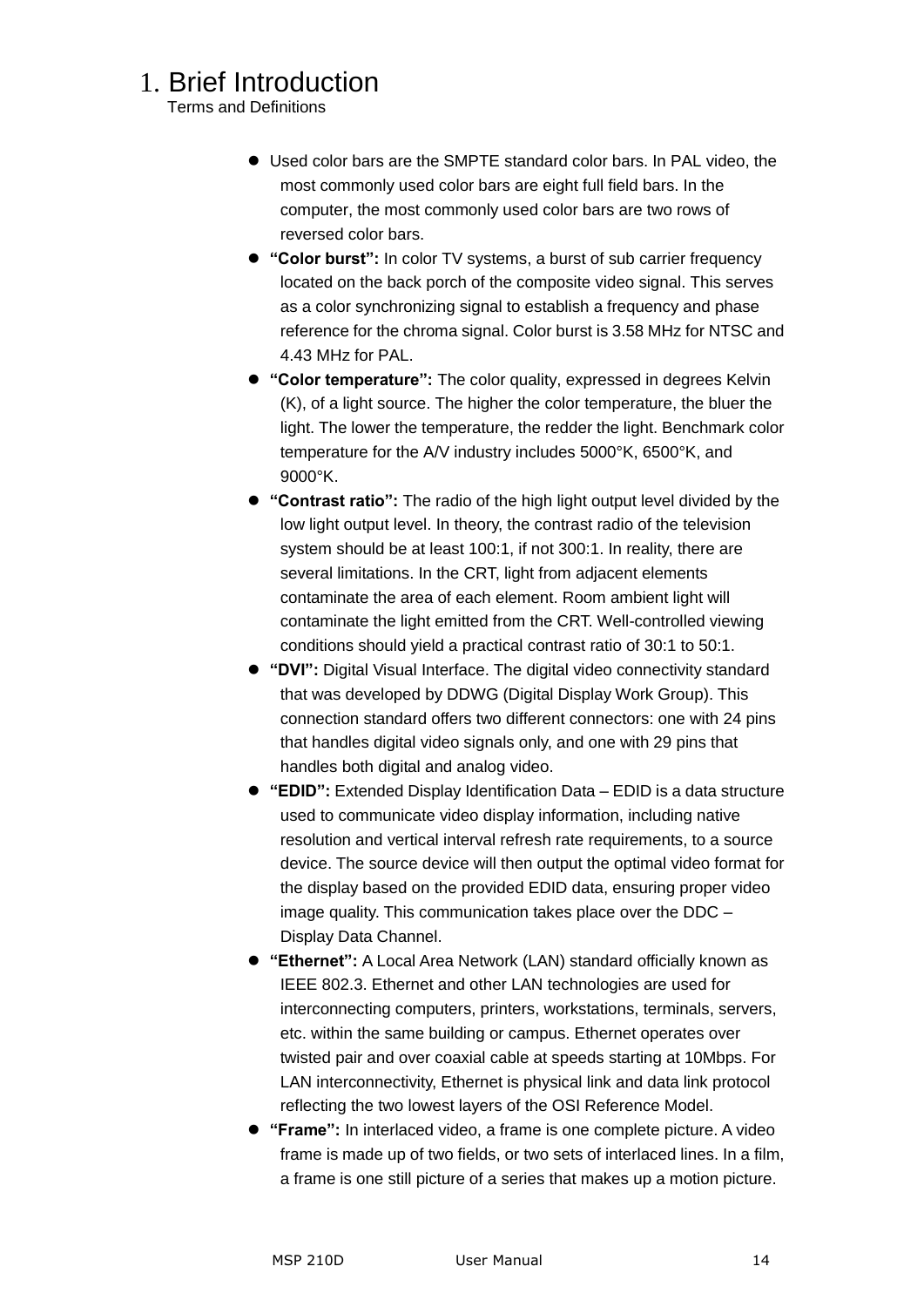Terms and Definitions

- **"Gamma":** The light output of a CRT is not linear with respect to the voltage input. The difference between what you should have and what is actually output is known as gamma.
- **"HDMI" - High – Definition Multimedia Interface:** An interface used primarily in consumer electronics for the transmission of uncompressed high definition video, up to 8 channels of audio, and control signals, over a single cable. HDMI is the de facto standard for HDTV displays, Blu-ray Disc players, and other HDTV electronics. Introduced in 2003, the HDMI specification has gone through several revisions.
- **"HDSDI":** The high-definition version of SDI specified in SMPTE-292M. This signal standard transmits audio and video with 10 bit depth and 4:2:2 color quantization over a single coaxial cable with a data rate of 1.485 Gbit/second. Multiple video resolutions exist including progressive 1280x720 and interlaced 1920x1080 resolutions. Up to 32 audio signals are carried in the ancillary data.
- **"JPEG" (Joint photographic Expects Group):** Commonly used method of loss compression for photographic images using a discreet cosine transfer function. The degree of compression can be adjusted, allowing a selectable tradeoff between storage size and image quality. JPEG typically achieves 10:1 compression with little perceptible loss in image quality. Produces blocking artifacts.
- **"MPEG":** Motion Picture Expect Group. A standard committee under the auspices of the International Standards Organization working on algorithm standards that allows digital compression, storage and transmission of moving image information such as motion video, CD-quality audio, and control data at CD-ROM bandwidth. The MPEG algorithm provides inter-frame compression of video images and can have an effective compression rate of 100:1 to 200:1.
- **"NTSC":** The color video standard used in North America and some other parts of the world created by the National Television Standards Committee in the 1950s. A color signal must be compatible with black-and-white TV sets. NTSC utilizes an interlaced video signals, 525 lines of resolution with a refresh rate of 60 fields per second (60 Hz). Each frame is comprised of two fields of 262.5 lines each, running at an effective rate of 30 frames per second.
- **"Operator":** Refers to the person who uses the system.
- **"PAL":** Phase Alternate Line. A television standard in which the phase of the color carrier is alternated from line to line. It takes four full pictures (8 fields) for the color-to-horizontal phase relationship to return to the reference point. This alternation helps cancel out phase errors. For this reason, the hue control is not needed on a PAL TV set. PAL, in many transmission forms, is widely used in Western Europe,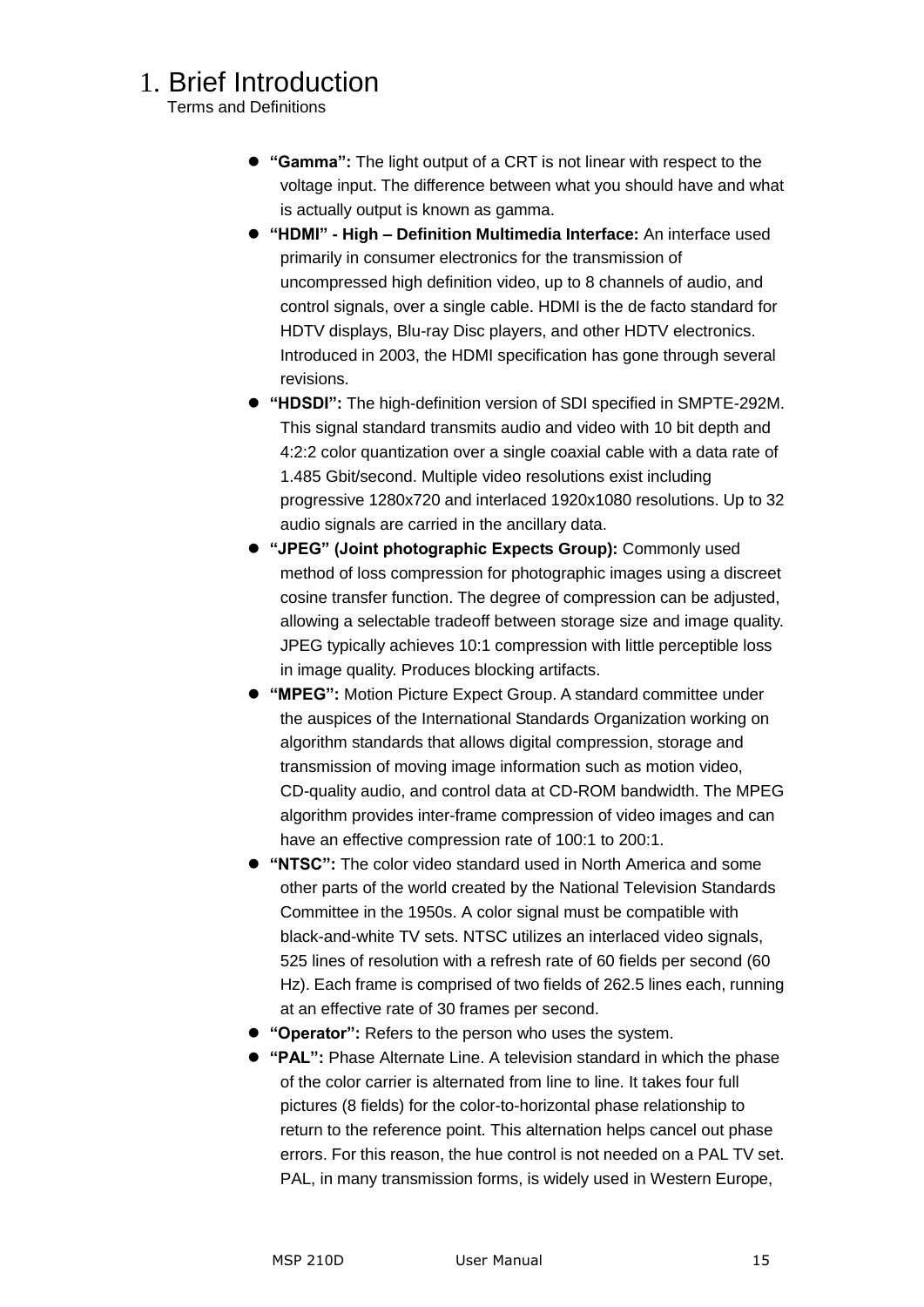Terms and Definitions

Australia, Africa, the Middle East, and Micronesia. PAL uses 625-line, 50-filed (25 fps) composite color transmission system.

- **"PIP":** Picture-in-Picture. A small picture within a larger picture created by scaling down one of the images to make it smaller. Each picture requires a separate video source such as a camera, VCR, or computer. Other forms of PIP displays include Picture-by-Picture (PBP) and Picture-with-Picture (PWP), which are commonly used with 16:9 aspect display devices. PBP and PWP image formats require a separate scaler for each video window.
- **"Polarity":** The positive and negative orientation of a signal. Polarity usually refers to the direction or a level with respect to a reference (e.g. positive sync polarity means that sync occurs when the signal is going in the positive direction).
- **"RJ-45":** Registered Jack-45. A connector similar to a telephone connector that holds up to eight wires used for connecting Ethernet devices.
- "RS-232": An Electronic Industries Association (EIA) serial digital interface standard specifying the characteristics of the communication path between two devices using either DB-9 or DB-25 connectors. This standard is used for relatively short-range communication and does not specify balanced control lines. RS-232 is a serial control standard with a set number of conductors, data rate, word length, and type of connector to be used. The standard specifies component connection standards with regard to the computer interface. It is also called RS-232-C, which is the third version of the RS-232 standard, and is functionally identical to the CCITT V.24 standard.
- **"Saturation":** Chroma, chroma gain. The intensity of the color, or the extent to which a given color in any image is free from white. The less white in a color, the truer the color or the greater its saturation. On a display device, the color control adjusts the saturation. Not to be confused with the brightness, saturation is the amount of pigment in a color, and not the intensity. Low saturation is like adding white to the color. For example, a low-saturated red looks pink.
- **"Scaling":** A conversion of a video or computer graphic signal from a starting resolution to a new resolution. Scaling from one resolution to another is typically done to optimize the signal for input to an image processor, transmission path or to improve its quality when presented on a particular display.
- **"SDI":** Serial Digital Interface. The standard based on a 270 Mbps transfer rate. This is a 10-bit, scrambled, polarity independent interface with common scrambling for both component ITU-R 601 and composite digital video and four channels of (embedded) digital audio.
- **"Seamless Switching":** A feature found on many video switchers. This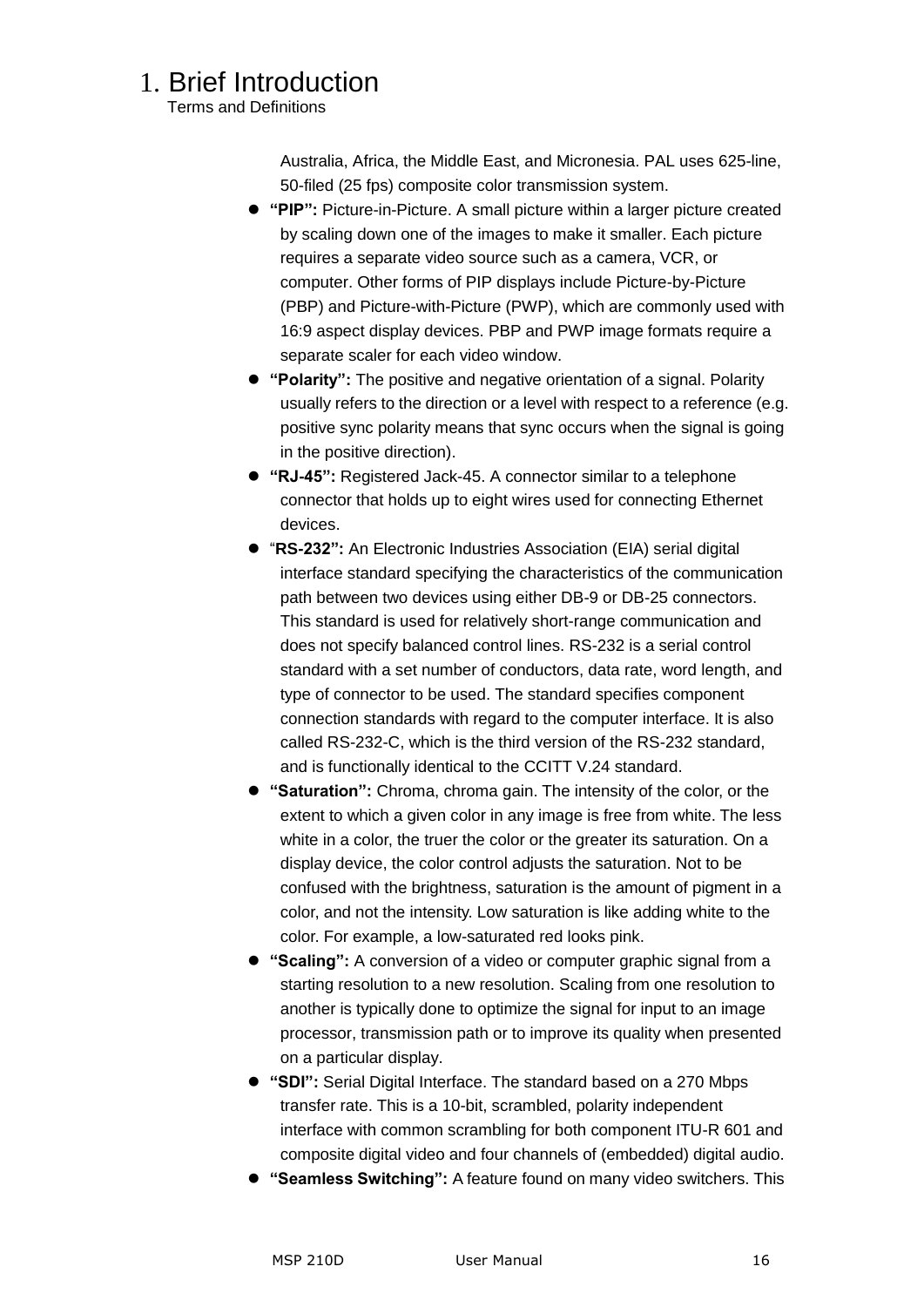Terms and Definitions

feature causes the switcher to wait until the vertical interval to switch. This avoids a glitch (temporary scrambling) which normally is seen when switching between sources.

- **"SMPTE":** Society of Motion Picture and Television Engineers. A global organization, based in the United States that sets standards for base band visual communications. This includes film as well as video and television standards.
- "S-Video": A composite video signal separated into the luma ("Y" is for luma, or black and white information; brightness) and the chroma ("C" is an abbreviation for chroma, or color information).
- **"Sync":** Synchronization. In video, sync is a means of controlling the timing of an event with respect to other events. This is accomplished with timing pulses to insure that each step in a process occurs at the correct time. For example, horizontal sync determines exactly when to begin each horizontal scan line. Vertical sync determines when the image is to be refreshed to start a new field or frame. There are many other types of sync in video system. (Also known as "sync signal" or ―sync pulse.‖)
- **"TCP/IP":** Transmission Control Protocol/Internet Protocol. The communication protocol of the Internet. Computers and devices with direct access to the Internet are provided with a copy of the TCP/IP program to allow them to send and receive information in an understandable form.
- **"USB":** Universal Serial Bus. USB was developed by seven PC and telecom industry leaders (Compaq, DEC, IBM, Intel, Microsoft, NEC, and Northern Telecom). The goal was easy plug-and-play expansion outside the box, requiring no additional circuit cards. Up to 127 external computer devices may be added through a USB hub, which may be conveniently located in a keyboard or monitor. USB devices can be attached or detached without removing computer power. The number of devices being designed for USB continues to grow, from keyboards, mice, and printers to scanners, digital cameras, and ZIP drives.
- **"VESA":** Video Electronics Standards Association. A nonprofit number organization dedicated to facilitating and promoting personal computer graphics through improved standards for the benefit of the end-user. www.vesa.org
- **"VGA":** Video Graphics Array. Introduced by IBM in 1987, VGA is an analog signal with TTL level separate horizontal and vertical sync. The video outputs to a 15-pin HD connector and has a horizontal scan frequency of 31.5 kHz and vertical frequency of 70 Hz (Mode 1, 2) and 60 Hz (Mode 3). The signal is non-interlaced in modes 1, 2, and 3 and interlaced when using the 8514/A card (35.5 kHz, 86 Hz) in mode 4. It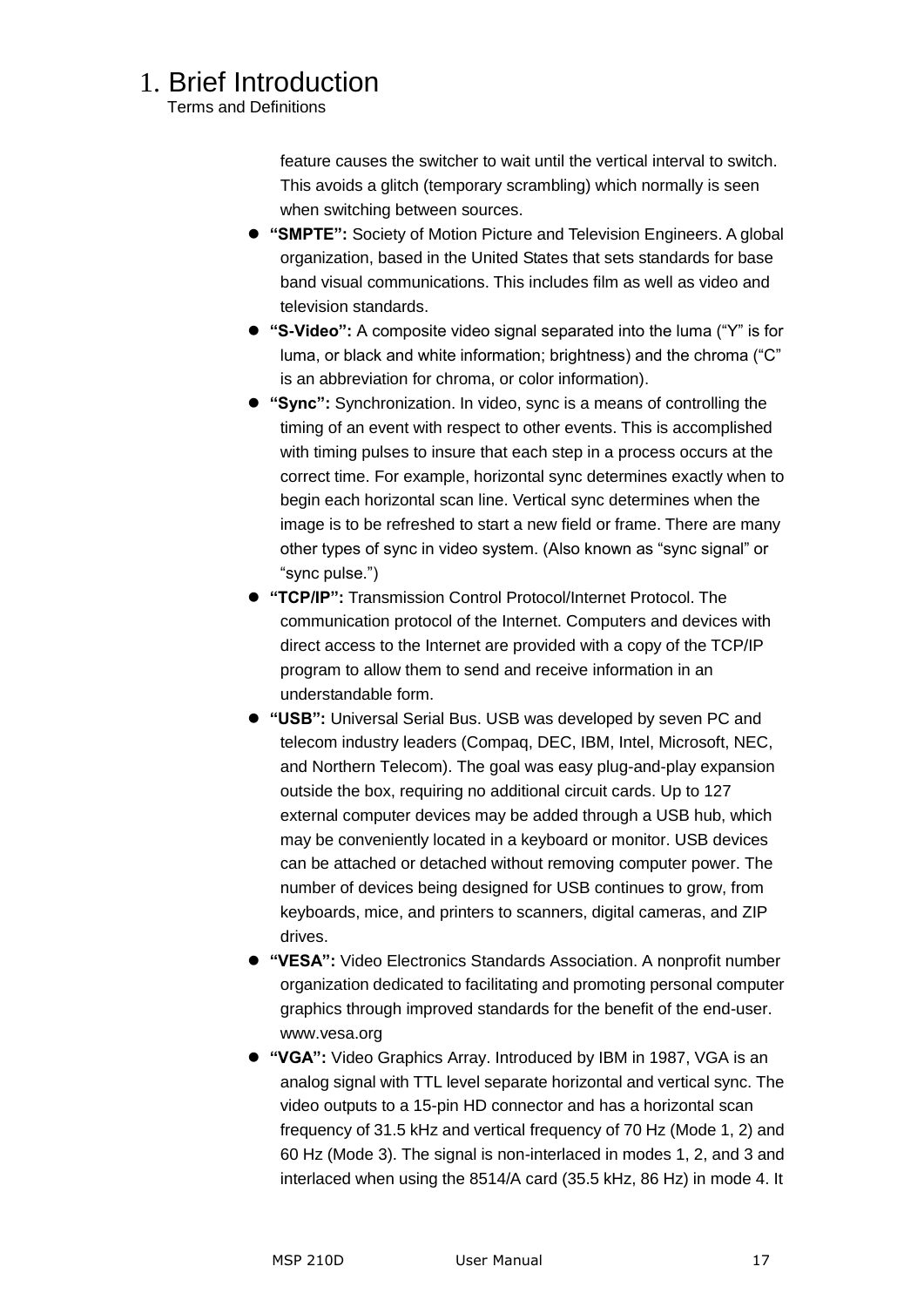Terms and Definitions

has a pixel by line resolution of 640×480 with a color palette of 16 bits and 256,000 colors.

- **"YCrCb":** Used to describe the color space for interlaced component video.
- **"YPbPr":** Used to describe the color space for progressive-scan (non-interlaced) component video.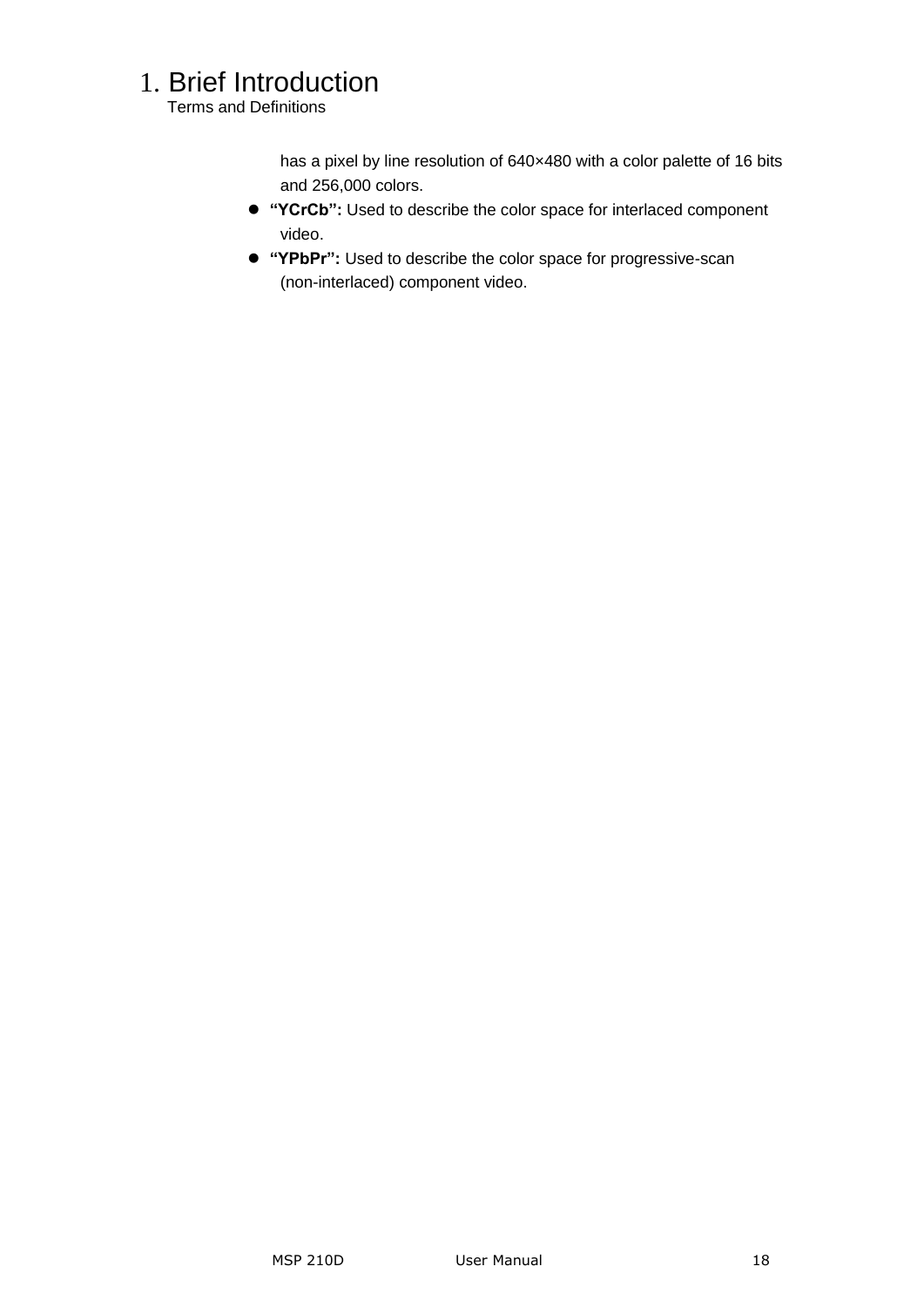System Overview

#### <span id="page-18-0"></span>[System Overview](#page-9-4)

MSP 210D is the Displayport to SDI video converter, which can realize the switching from DP to 3G/HD/SD-SDI perfectly. It supports 1 DP input, 2 balanced analog audio input or 1 digital AES/EBU input, and 1SDI output. MSP 210D supports input resolution of VESA: 800\*600@60, 1024\*768@60Hz, 1280\*720@60Hz,1280\*768@60Hz, 1280\*800@60Hz, 1280\*1024@60Hz,1360\*768@60Hz,1366\*768@60Hz, 1440\*900@60Hz, 1400\*1050@60Hz,1600\*1200@60Hz,1680\*1050@60Hz, 1920\*1080@60Hz, and output resolution of SMPTE: 480i, 576i, 720p@50 Hz, 720p@60Hz, 1080i@50Hz, 1080i@60Hz, 1080p@50Hz, 1080p@60 Hz, also supports SCALE, left and right analog sound channel input, digital AES/EBU input, DP embedded audio input and mute function. It can adapt to multiple rates of SDI signal, including 3G-SDI, HD-SDI and SD- SDI. Easy operation. It is really the best bridge for DP to broadcasting SDI application!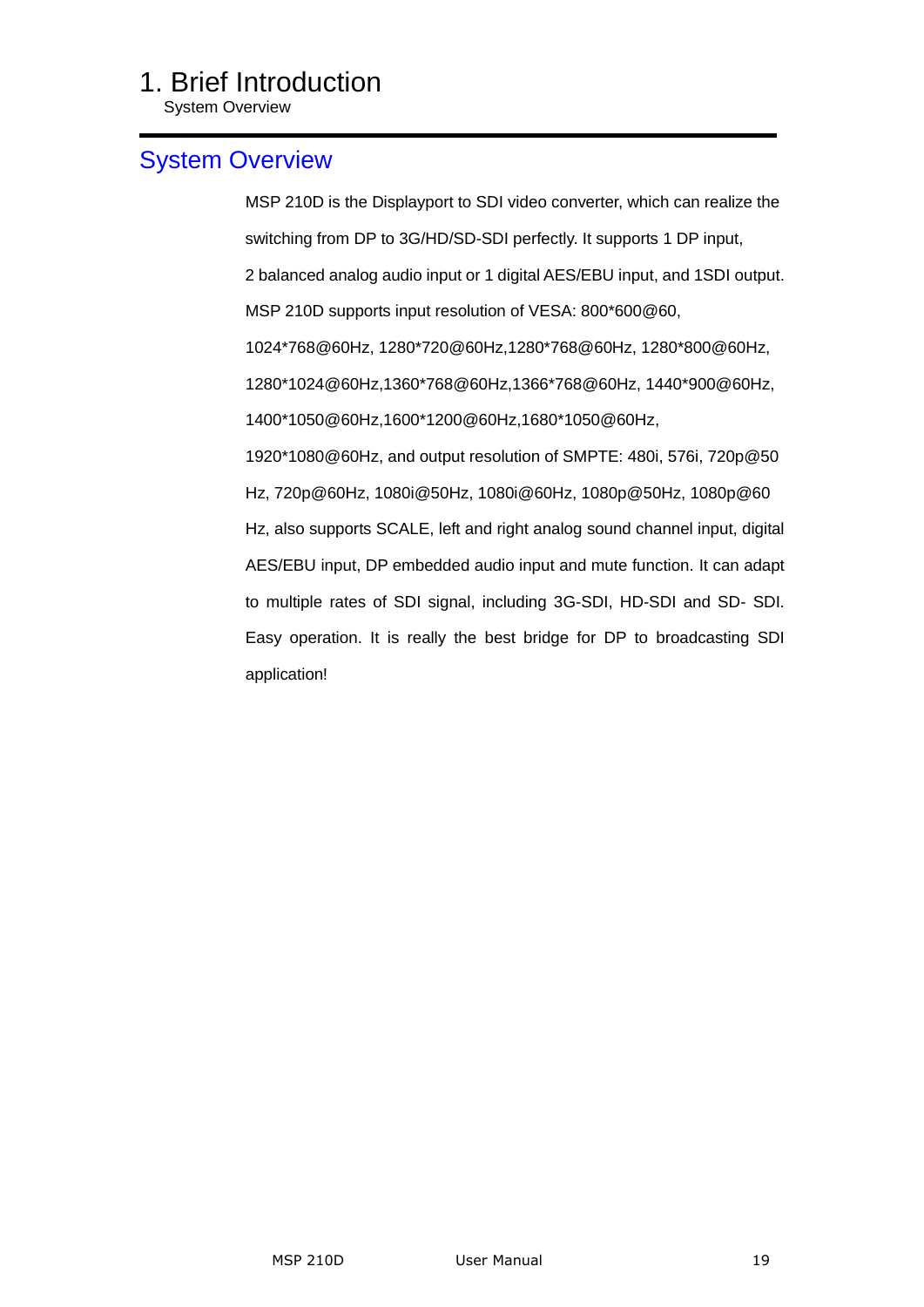Application Questions

### <span id="page-19-0"></span>[Application Questions](#page-9-5)

RGBlink offers solutions to demand technical problems. Any application questions, or required further information, please contact with our Customer Support Engineers. Refer to Appendix B for contact details.

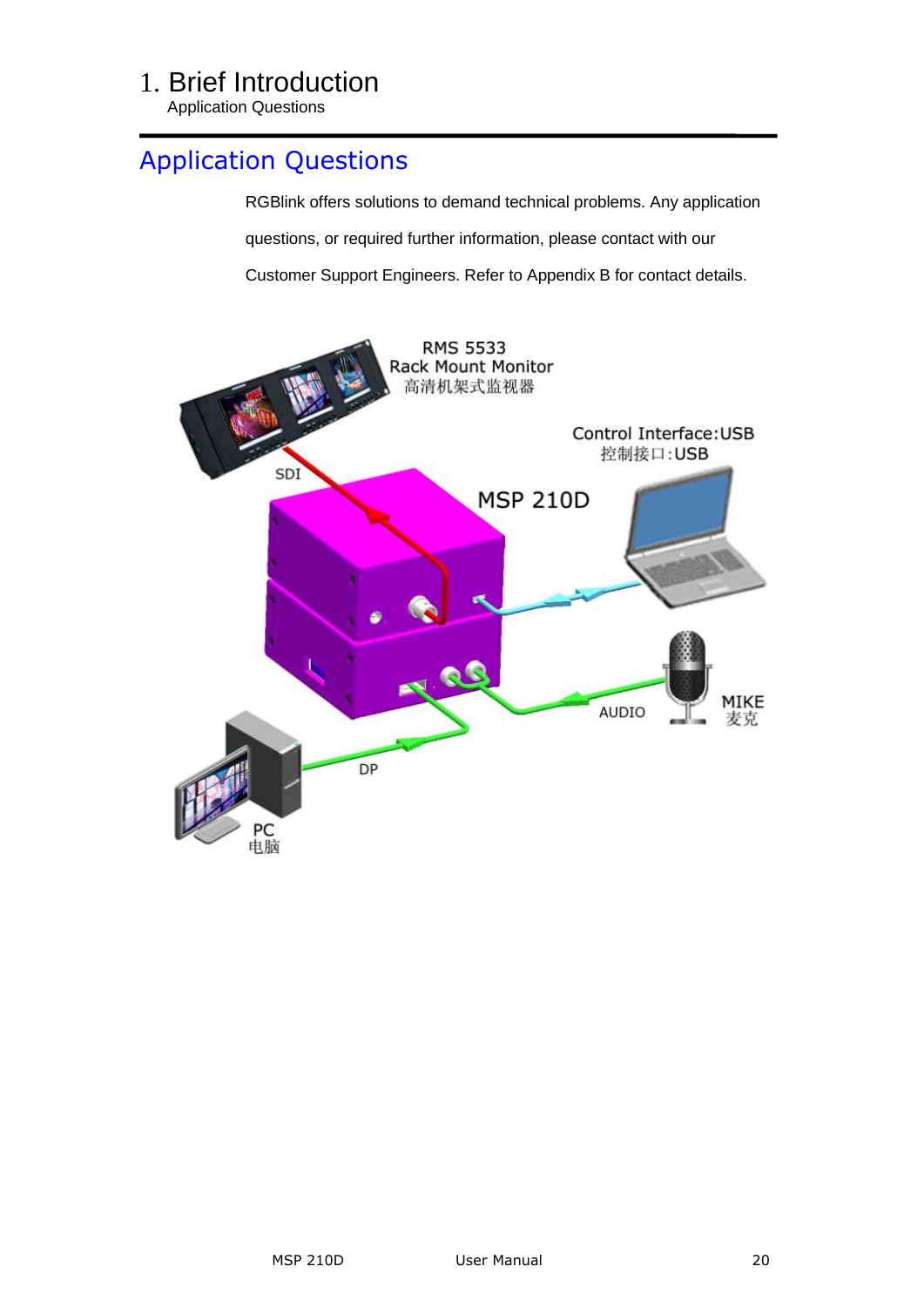

## <span id="page-20-2"></span><span id="page-20-1"></span><span id="page-20-0"></span>In This Chapter

<span id="page-20-3"></span>This chapter provides detailed information about the MSP 210D hardware. The following topics are discussed:

- **•** [Interface Description](#page-21-5)
- [Dial Switch](#page-23-2)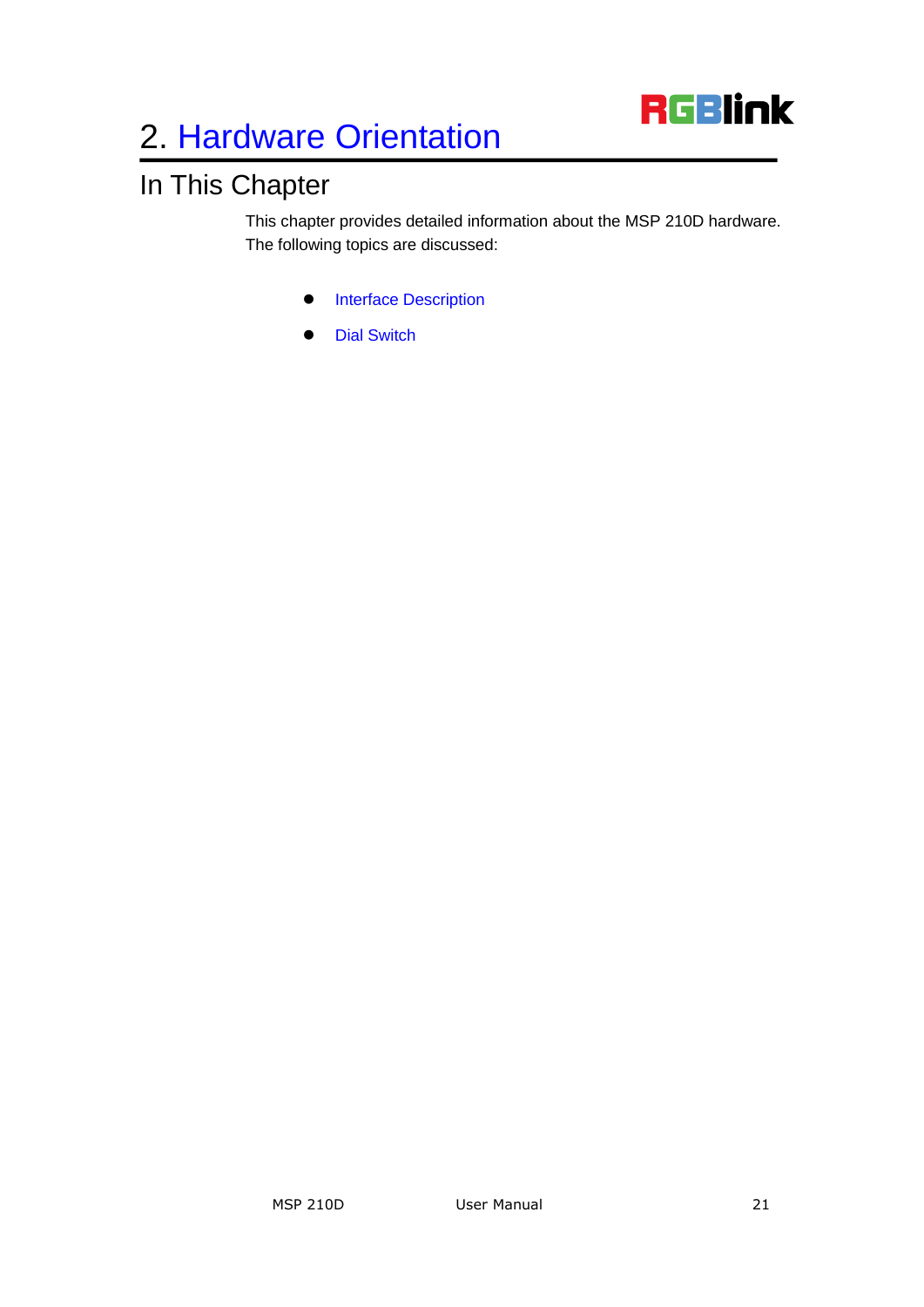<span id="page-21-0"></span>Interface Description

#### <span id="page-21-5"></span><span id="page-21-1"></span>[Interface Description](#page-20-2)

#### **INPUT Interface**

It includes 1 DP input, 2 balanced analog audio input or 1 digital AES/EBU input. The figure below illustrates the professional interface of MSP 210D.



#### <span id="page-21-2"></span>**1: DP Input**

DP input interface, input the video signal from computer.

#### <span id="page-21-3"></span>**2.3: Audio Input Interface**

Audio input interface, input audio signals from DVD player, set top box, hardware player, etc.

#### <span id="page-21-4"></span>**4.5: Indicator**

When input analog audio signal, LED indicator4, 5 light, when input digital AES/EBU signal, LED indicator4 lights.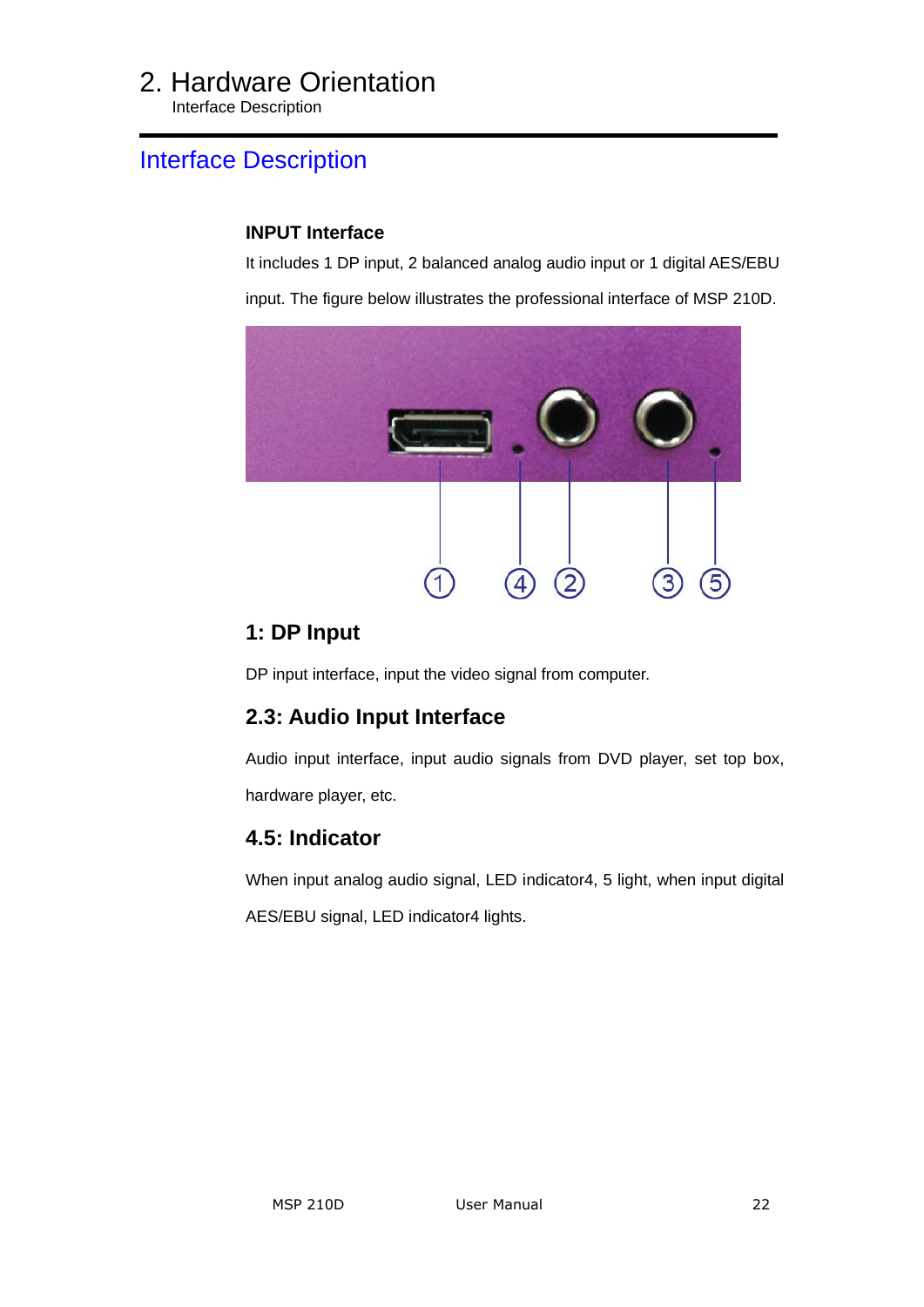<span id="page-22-0"></span>Interface Description

#### **OUTPUT and Other Interface**



#### <span id="page-22-1"></span>**3: SDI Output Interface**

SDI output interface, can connect the next level device with SDI interface.

#### <span id="page-22-2"></span>**5: USB Interface**

USB interface, used to control the computer.

#### <span id="page-22-3"></span>**1: Power**

This device uses the standard 12V/3A power supply.

#### <span id="page-22-4"></span>**2.4.6: Indicator**

Power indicator 2 lights when device has power supply.

LED indicator 4 lights when output SDI signal.

LED indicator 6 lights when connect USB to computer.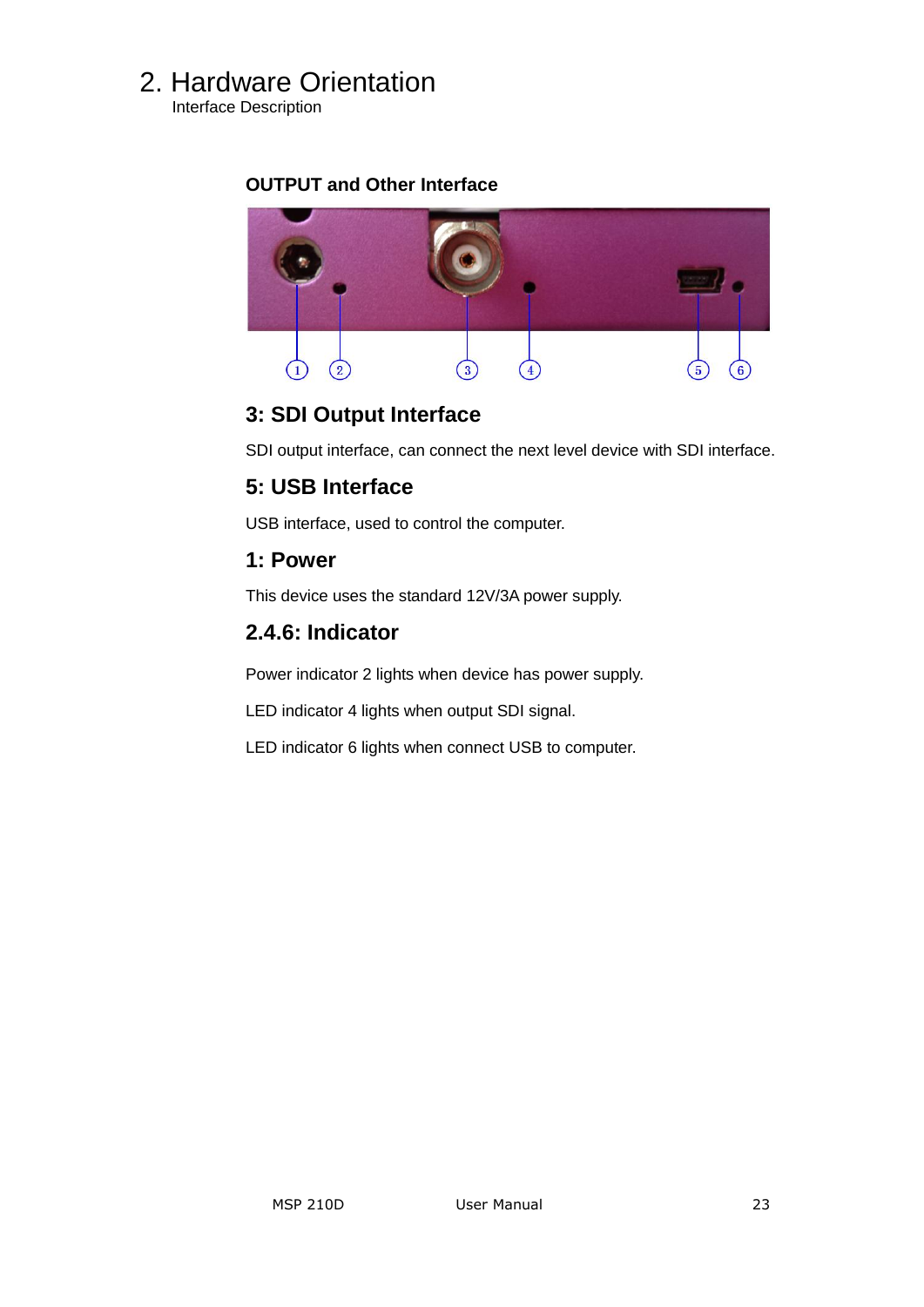<span id="page-23-0"></span>Dial Switch

#### <span id="page-23-2"></span>[Dial Switch](#page-20-3)

Dial switch shown as follows:



#### <span id="page-23-1"></span> **1. Dial Switch**

The dial switch upwards is OFF, downwards is ON.

For specific operation and instructions, please refer to chapter 4:

[Dial Switch Function.](#page-25-0)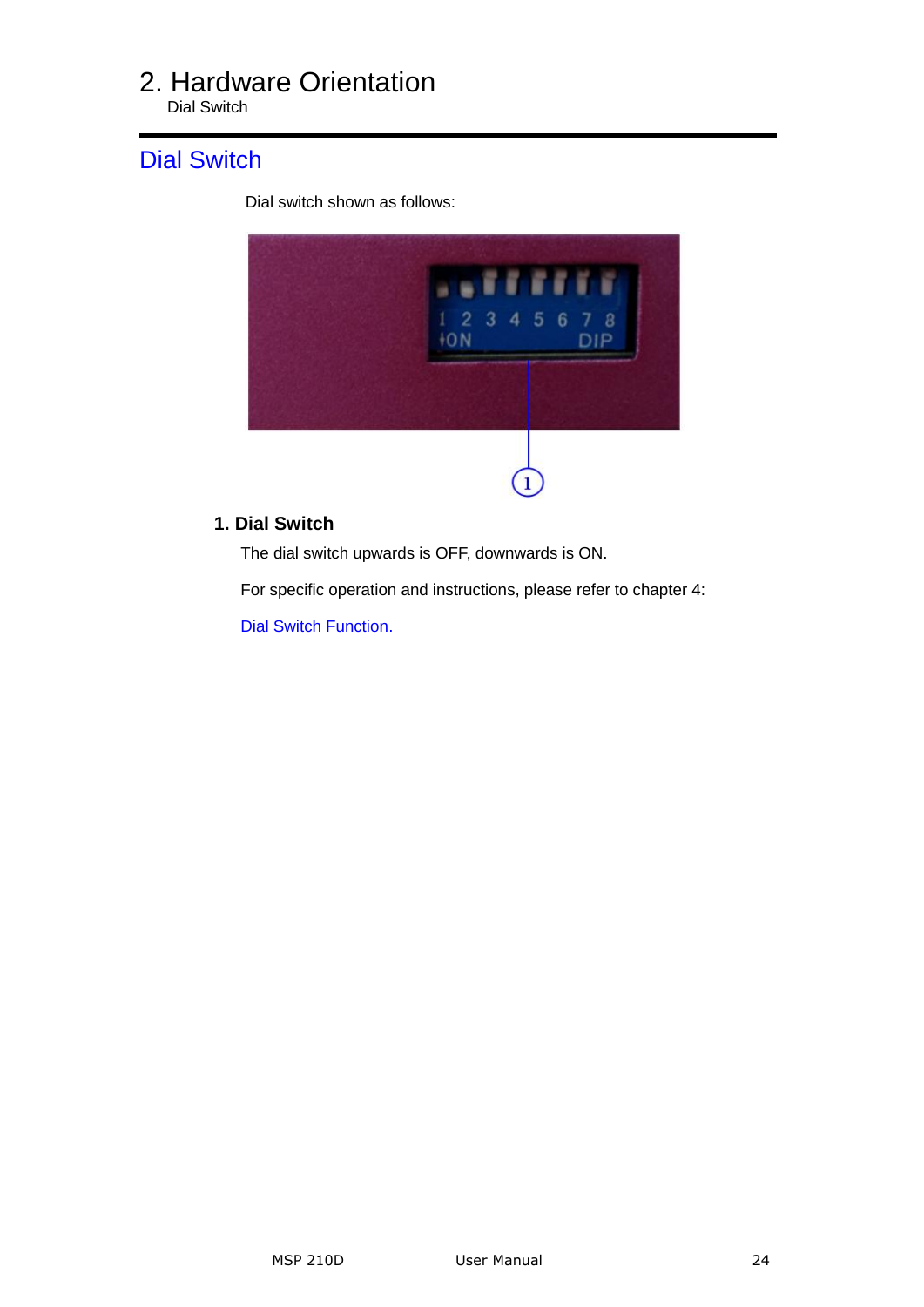# **RGBlink**

# <span id="page-24-0"></span>3. [Functional Description](#page-10-3)

## <span id="page-24-1"></span>Functional Description

- 1. DP input to SDI output.
- 2. Support input resolution of VESA: 800\*600@60Hz, 1024\*768@60Hz, 1280\*720@60Hz 1280\*768@60Hz, 1280\*800@60Hz, 1280\*1024@60Hz, 1360\*768@60Hz, 1366\*768@60Hz, 1440\*900@60Hz, 1400\*1050@60Hz, 1600\*1200@60Hz, 1680\*1050@60Hz, 1920\*1080@60Hz.
- 3. Support output resolution of SMPTE: 480i, 576i, 720p@50Hz, 720p@60Hz, 1080i@50Hz, 1080i@60Hz,1080p@50Hz,1080p@60Hz.
- 4. Support SCALE, left and right analog sound channel input, digital AES/EBU input, DPI embedded audio input and mute function.
- 5. The LED indicator beside SDI interface lights when output SDI signal.

 When input analog audio signal, the LED indicators beside L-ANALOG and R-ANALOG light.

 When input digital AES/EBU signal, the LED indicator beside L-ANALOG or AES/EBU lights.

## <span id="page-24-2"></span>Functional Description Block Diagram

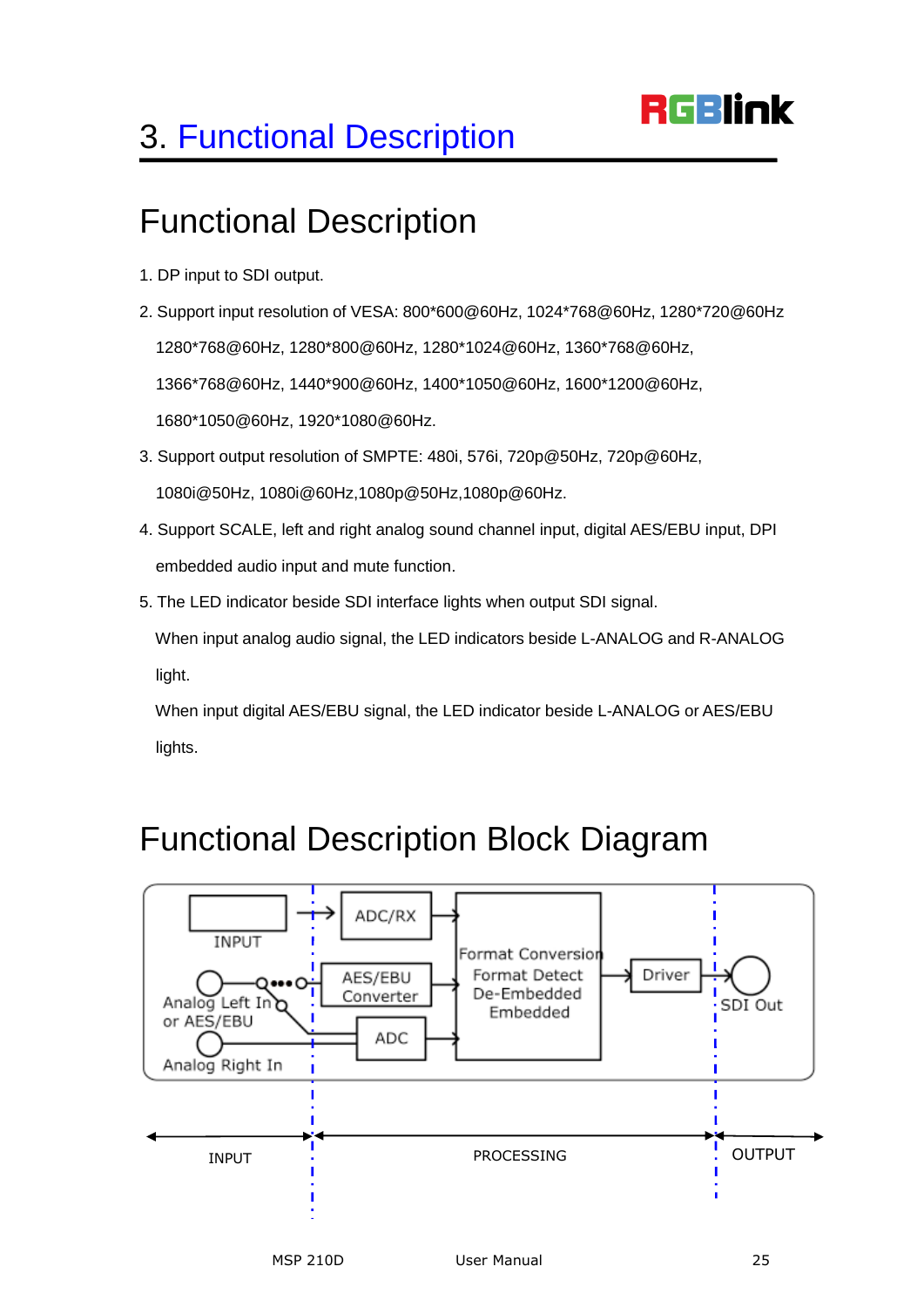## <span id="page-25-1"></span><span id="page-25-0"></span>Functional Description Block Diagram

In this chapter, we will introduce the operation and instructions of dial switch, following is

the functional description block diagram:

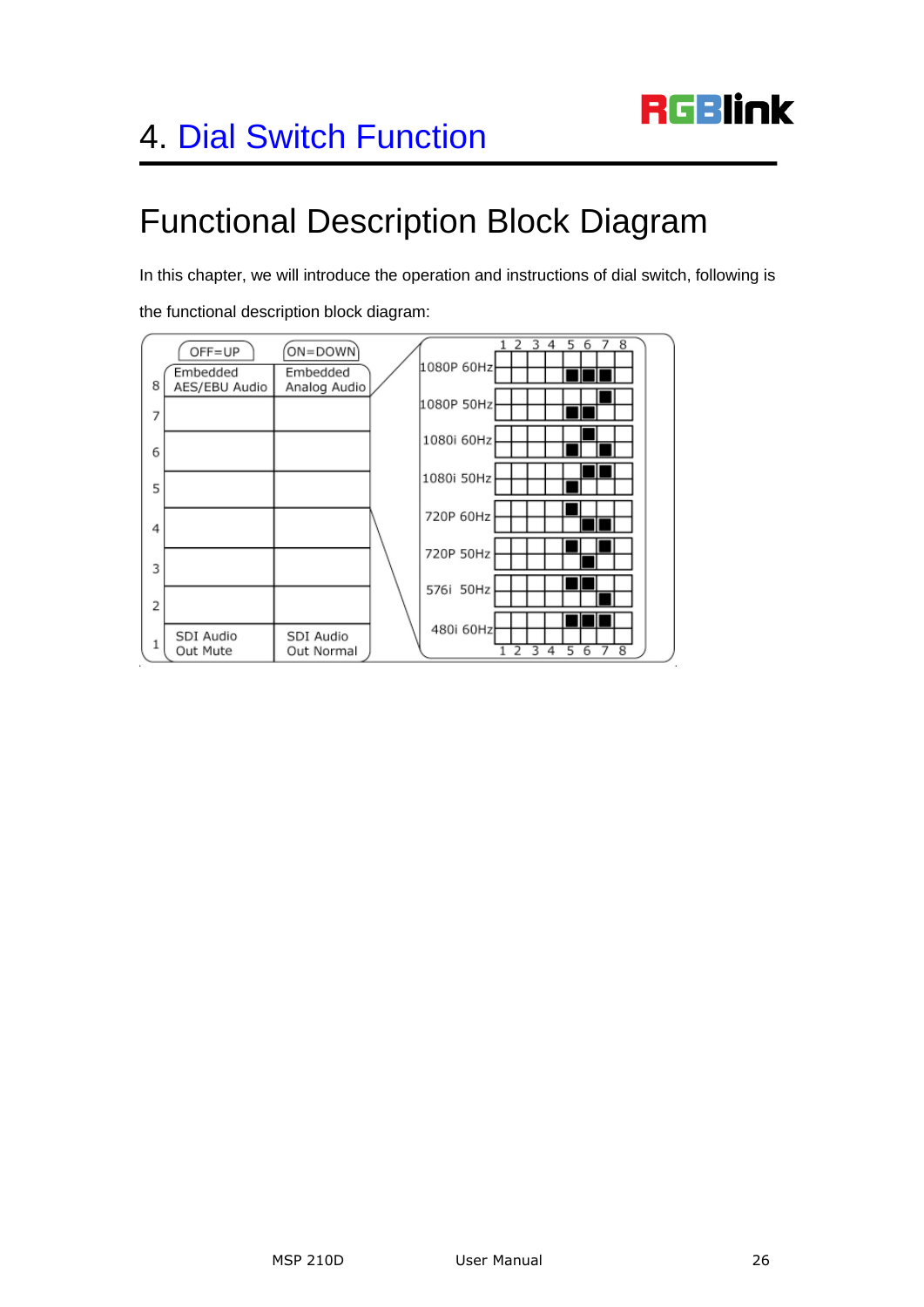## <span id="page-26-0"></span>**Instructions**

The dial switch upwards is OFF, downwards is ON:

1. Dial switch1 OFF: mute.

|---------------------------------------| OFF |◎ | ON | |  $|1|2|3|4|5|6|7|8$  |

2. Dial switch 1 ON: cancel mute.

| OFF   |                 |  |
|-------|-----------------|--|
| ON 10 |                 |  |
|       | 1 2 3 4 5 6 7 8 |  |

3. Dial switch 2 must be set to ON.



4. Dial switch 5, 6, 7 ON: SDI output resolution is 1080p 60Hz .

|---------------------------------------| OFF | | ON | ◎ ◎ ◎ | | 1 | 2 | 3 | 4 | 5 | 6 | 7 | 8 |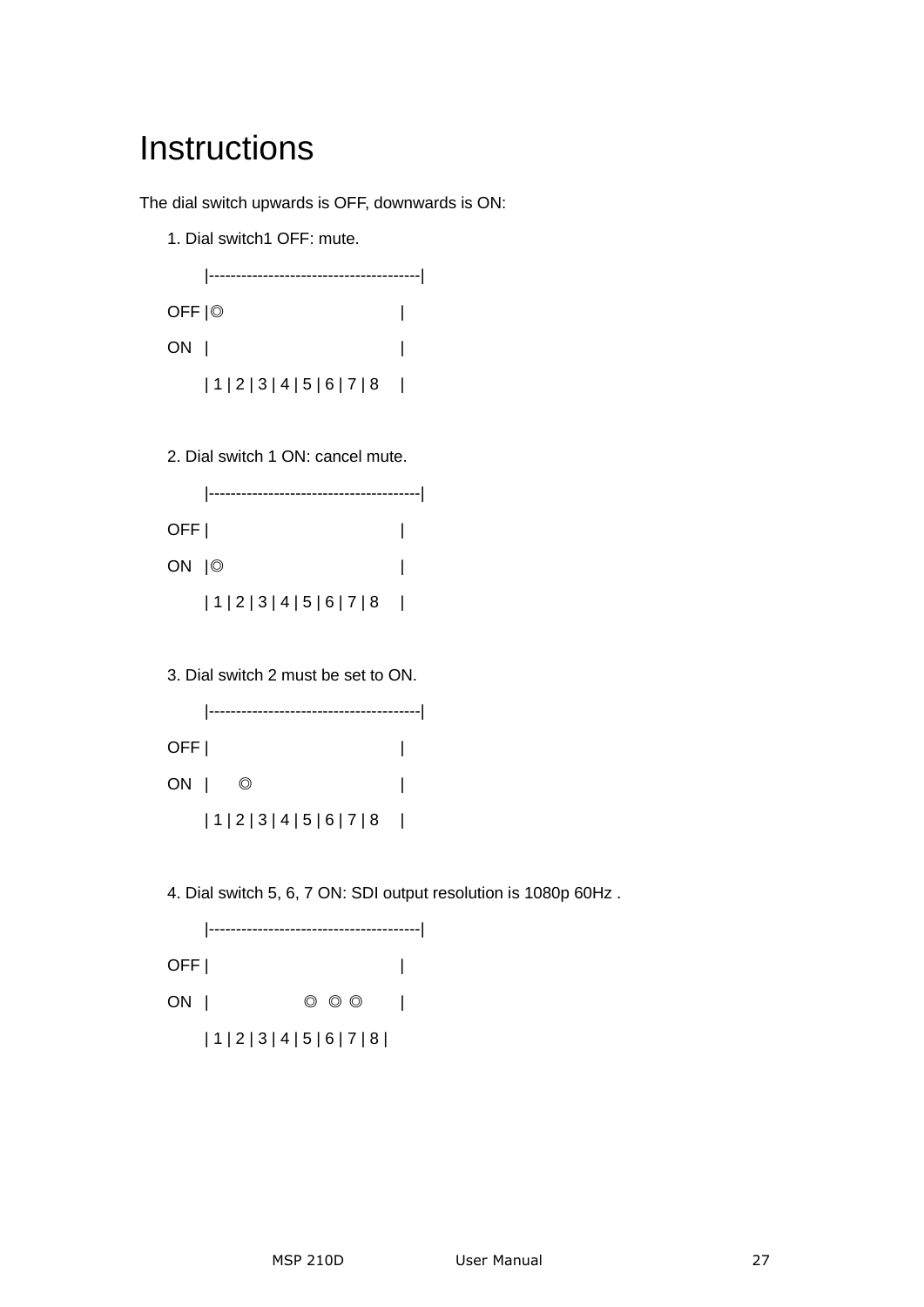5. Dial switch 5, 6 ON, dial switch 7 OFF: SDI output resolution is 1080p 50Hz.



6. Dial switch 5, 7 ON, dial switch 6 OFF: SDI output resolution is 1080i 60Hz.



7. Dial switch 5 ON , dial switch 6, 7 OFF: SDI output resolution is 1080i 50Hz.



8. Dial switch 5 OFF, dial switch 6, 7 ON: SDI output resolution is 720p 60Hz.

|---------------------------------------| OFF | | ON | ◎ ◎ | | 1 | 2 | 3 | 4 | 5 | 6 | 7 | 8 |

9. Dial switch 5, 7 OFF, dial switch 6 ON: SDI output resolution is 720p 50Hz.

|---------------------------------------| OFF | © © | ON | ◎ | | 1 | 2 | 3 | 4 | 5 | 6 | 7 | 8 |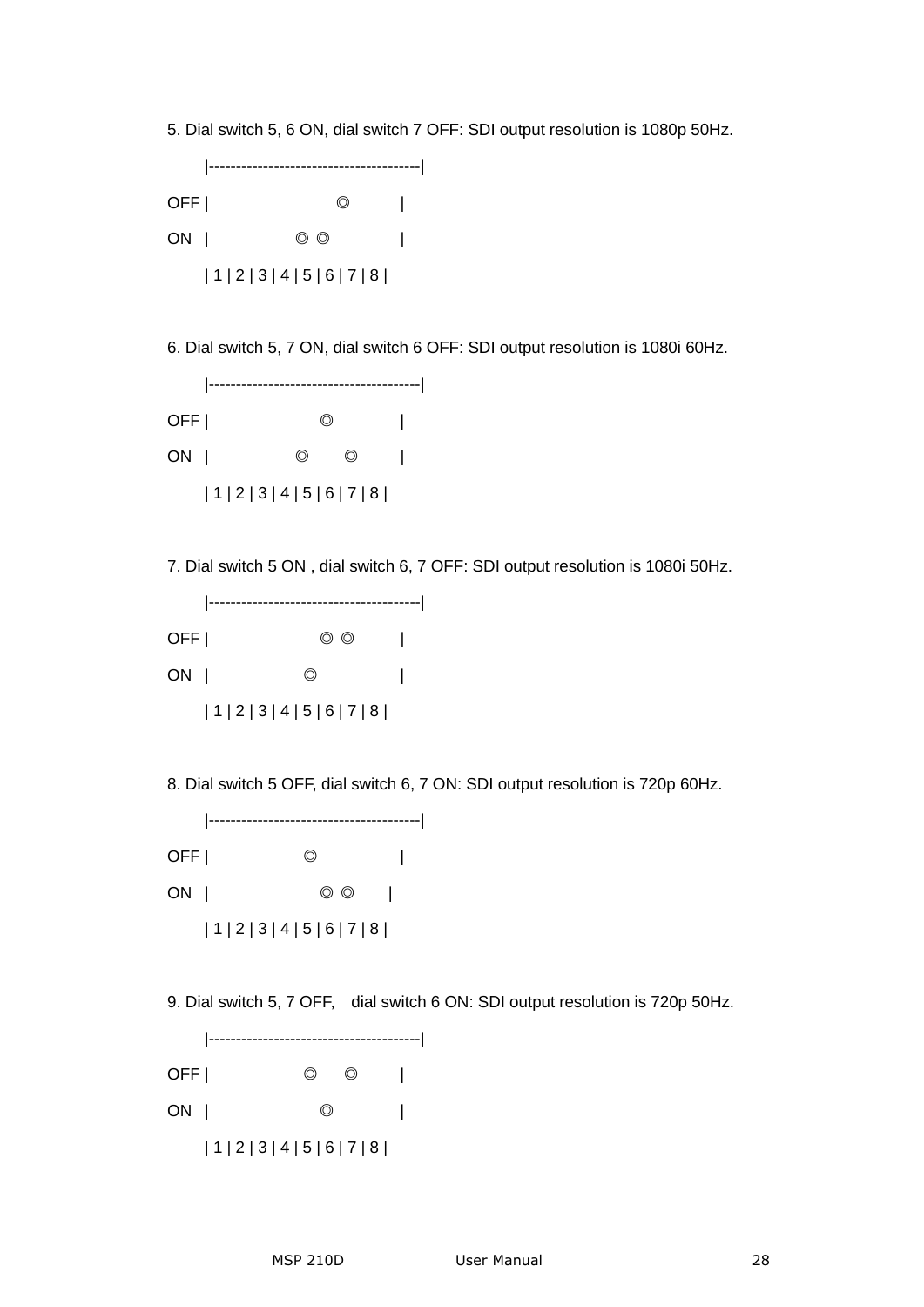10. Dial switch 5, 6 OFF, dial switch 7 ON: SDI output resolution is 576i 50Hz.



11. Dial switch 5, 6, 7 OFF: SDI output resolution is 480i 60Hz.



12. Dial switch 8 OFF: AES/EBU output, no analog audio output.



13. Dial switch 8 ON: L-analog and R-analog audio output, no AES/EBU output.

|---------------------------------------| OFF | | ON | ◎ |  $|1|2|3|4|5|6|7|8$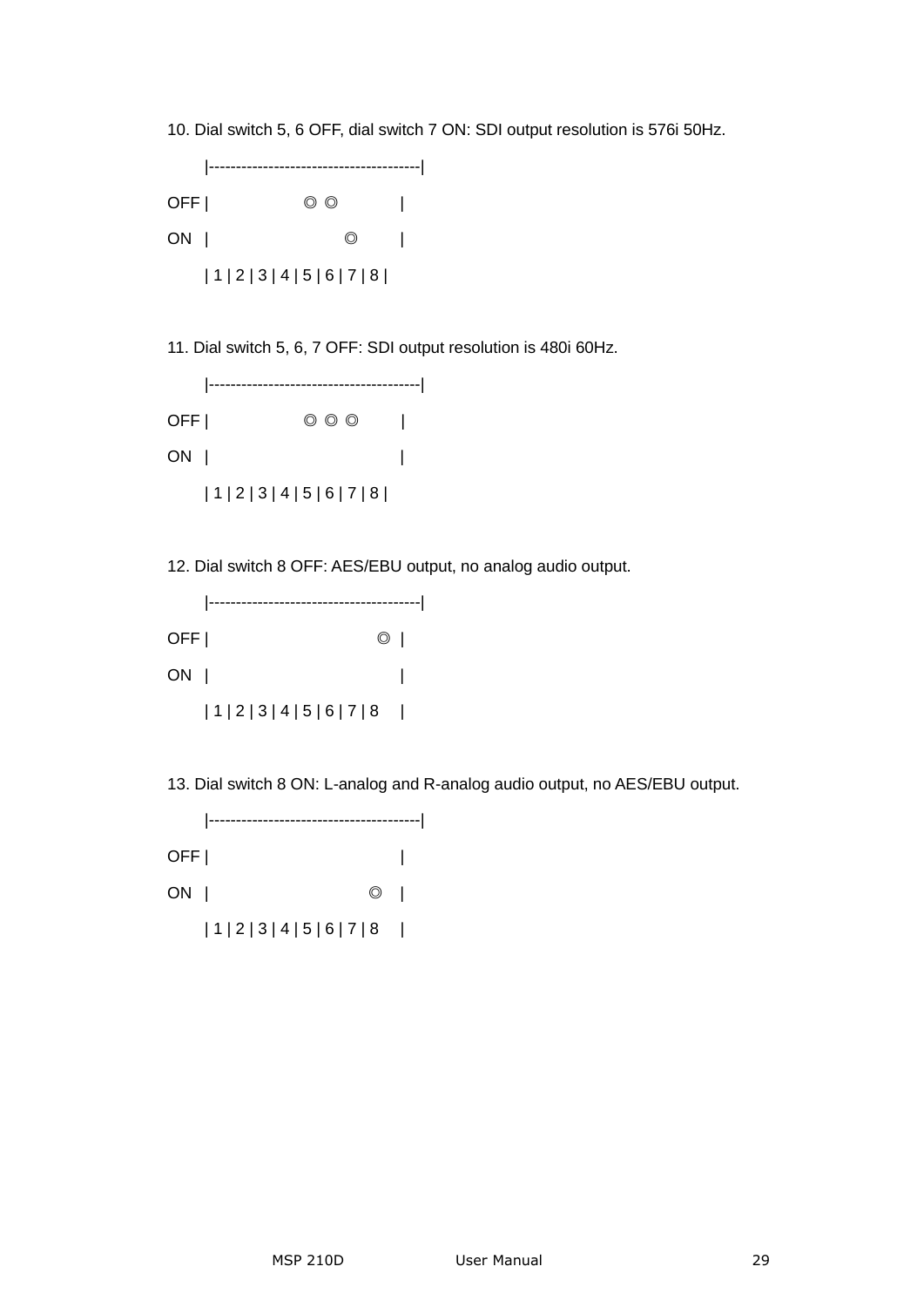# <span id="page-29-0"></span>**RGBlink** 5. [Communication Software Guideline](#page-10-5)

AVMSP series mini converter is equipped with user-friendly communication control software. User can set the audio display source and so on.

## <span id="page-29-1"></span>Running Software

**RGHING**<br>Double-click AVMSP software **RECO** , MSP 210D software

interface is shown as follows:

| New MiniConvertor 1.5.5.2                            | $\Box$ e                                                               |
|------------------------------------------------------|------------------------------------------------------------------------|
| Language Admin Help<br>MSP 210DP DP to SDI           |                                                                        |
| r Audio-<br>$\bigcirc$ Mute<br>O AES/EBU<br>O Analog | pOutput Format-<br>$\overline{\phantom{0}}$<br>Output Format 4801@60Hz |
| Fireware Version: 1.04                               |                                                                        |
|                                                      |                                                                        |
|                                                      |                                                                        |
|                                                      |                                                                        |
|                                                      |                                                                        |
|                                                      |                                                                        |
|                                                      |                                                                        |
|                                                      |                                                                        |
|                                                      |                                                                        |
|                                                      |                                                                        |
|                                                      |                                                                        |

#### <span id="page-29-2"></span>**Use**

#### <span id="page-29-3"></span>**Audio**

 $\sim$ 

Click the option box to select audio input source, including mute, DP, analog or AES/ EBU, for example, choose mute:

| -Audio:      |               |            |           |  |
|--------------|---------------|------------|-----------|--|
| $\odot$ Mute | $\bigcirc$ DP | $O$ Analog | ○ AES/EBU |  |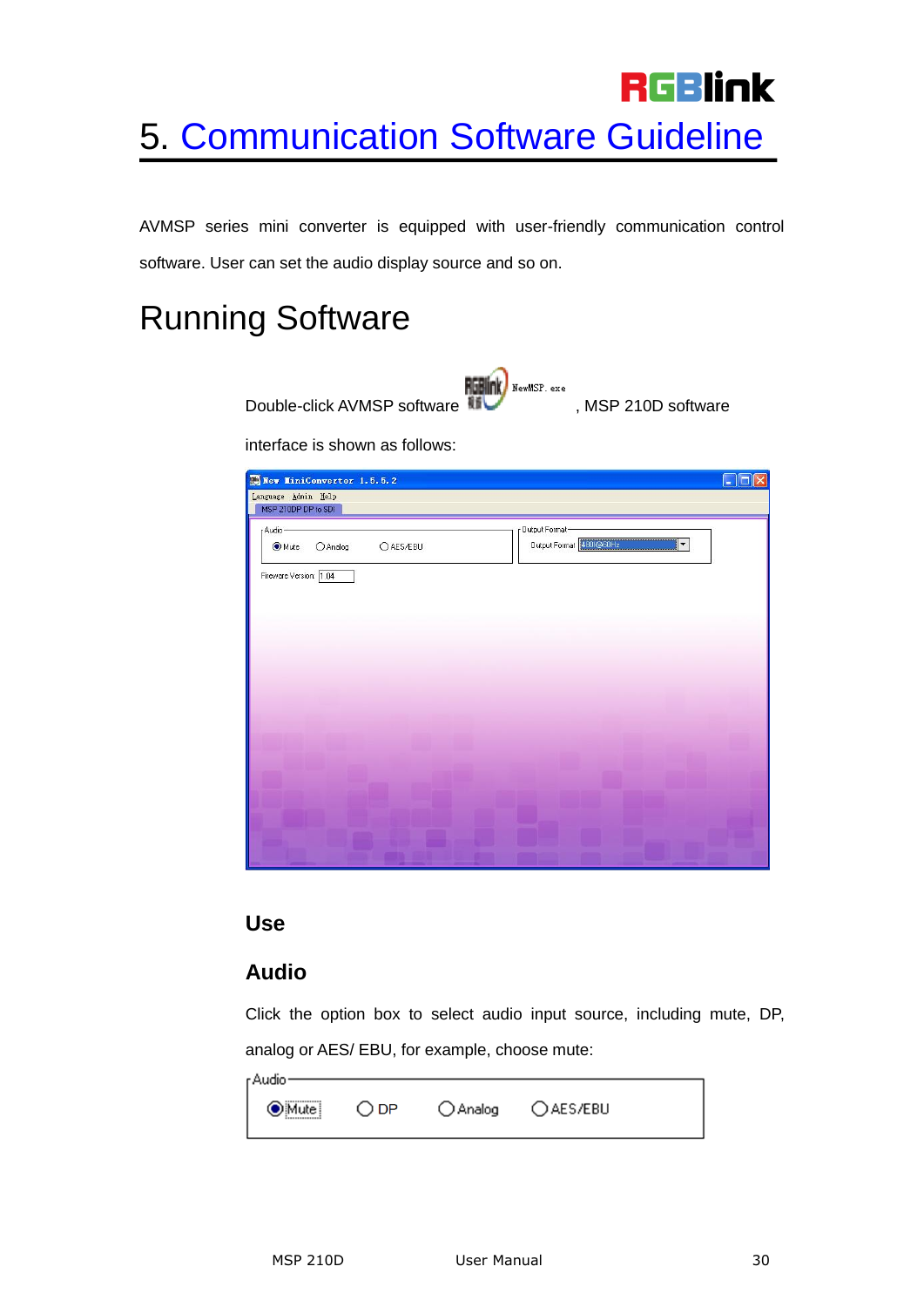#### <span id="page-30-0"></span>**Version**

Show the current device version information, the current version is 1.04 as

shown below:

Fireware Version: 1.04

#### <span id="page-30-1"></span>**Output Format**

User can choose the output format according to actual need.

| r Output Format <sup>.</sup> |                          |  |
|------------------------------|--------------------------|--|
| <b>Output Format</b>         | 4801@60Hz                |  |
|                              | 1080P@60Hz<br>1080P@50Hz |  |
|                              | 1080I@60Hz<br>1080I@50Hz |  |
|                              | 720P@60Hz                |  |
|                              | 720P@50Hz<br>4801@60Hz,  |  |
|                              | 5761@60Hz                |  |

#### <span id="page-30-2"></span>**[Video Processor] Options**

#### <span id="page-30-3"></span>**Language**

This software supports both Chinese and English, User can switch the

language by "Language" option.

| Her HiniConvertor 1.5.5.2       |                                                     | $\Box$ o<br>$\mathsf{\overline{x}}$ |
|---------------------------------|-----------------------------------------------------|-------------------------------------|
| Language Admin Help             |                                                     |                                     |
| Chinese/中文(C)<br>English/英文(E)  |                                                     |                                     |
| <b>PSOUR</b>                    | <sub>F</sub> Output Format-                         |                                     |
| O AES/EBU<br>$O$ Mute<br>Analog | Output Format 4801@60Hz<br>$\overline{\phantom{a}}$ |                                     |
|                                 |                                                     |                                     |
| Fireware Version: 1.04          |                                                     |                                     |
|                                 |                                                     |                                     |
|                                 |                                                     |                                     |
|                                 |                                                     |                                     |
|                                 |                                                     |                                     |
|                                 |                                                     |                                     |
|                                 |                                                     |                                     |
|                                 |                                                     |                                     |
|                                 |                                                     |                                     |
|                                 |                                                     |                                     |
|                                 |                                                     |                                     |
|                                 |                                                     |                                     |
|                                 |                                                     |                                     |
|                                 |                                                     |                                     |
|                                 |                                                     |                                     |
|                                 |                                                     |                                     |
|                                 |                                                     |                                     |
|                                 |                                                     |                                     |
|                                 |                                                     |                                     |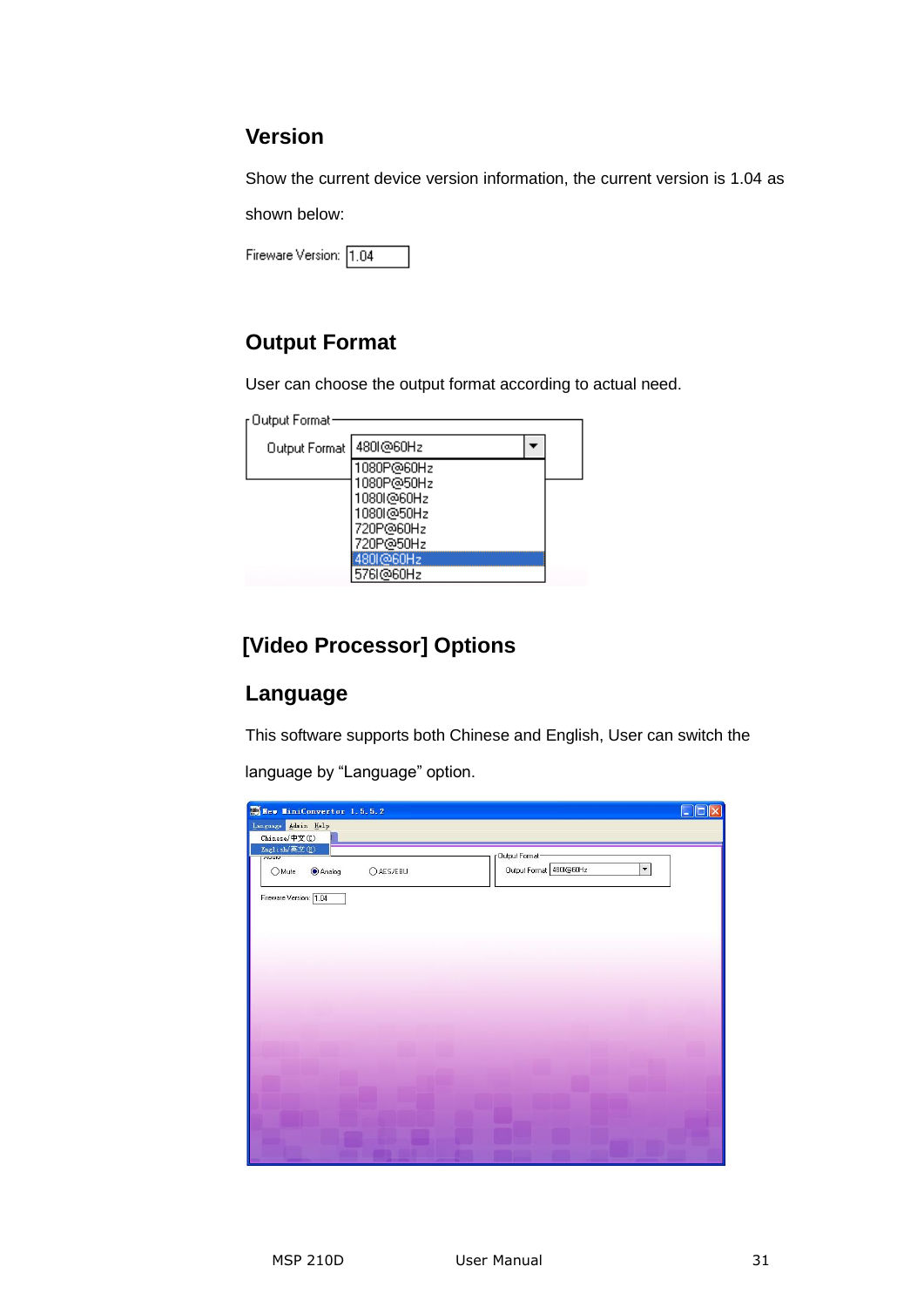#### <span id="page-31-0"></span> **Admin**



Including "Advance Debug" and "Device Update":

Advance Debug: User should input the password in the "Admin Password"

dialog for advance debug.

| <b>Admin Password</b> |  |
|-----------------------|--|
|                       |  |
|                       |  |
| Cancel<br>ΟK          |  |

Note

Advance is only done by engineer. If need,

please connect us for password.

#### **Device Update:**

| <b>Device Update</b>                                                         | $\mathsf{x}$ |
|------------------------------------------------------------------------------|--------------|
| Update Type<br>Core Board OMCU                                               |              |
| File Path_C:\Documents and Settings\Administrator\桌面\Mars.bin.bin<br>1.1.1.1 | Down Load    |
| n۰                                                                           |              |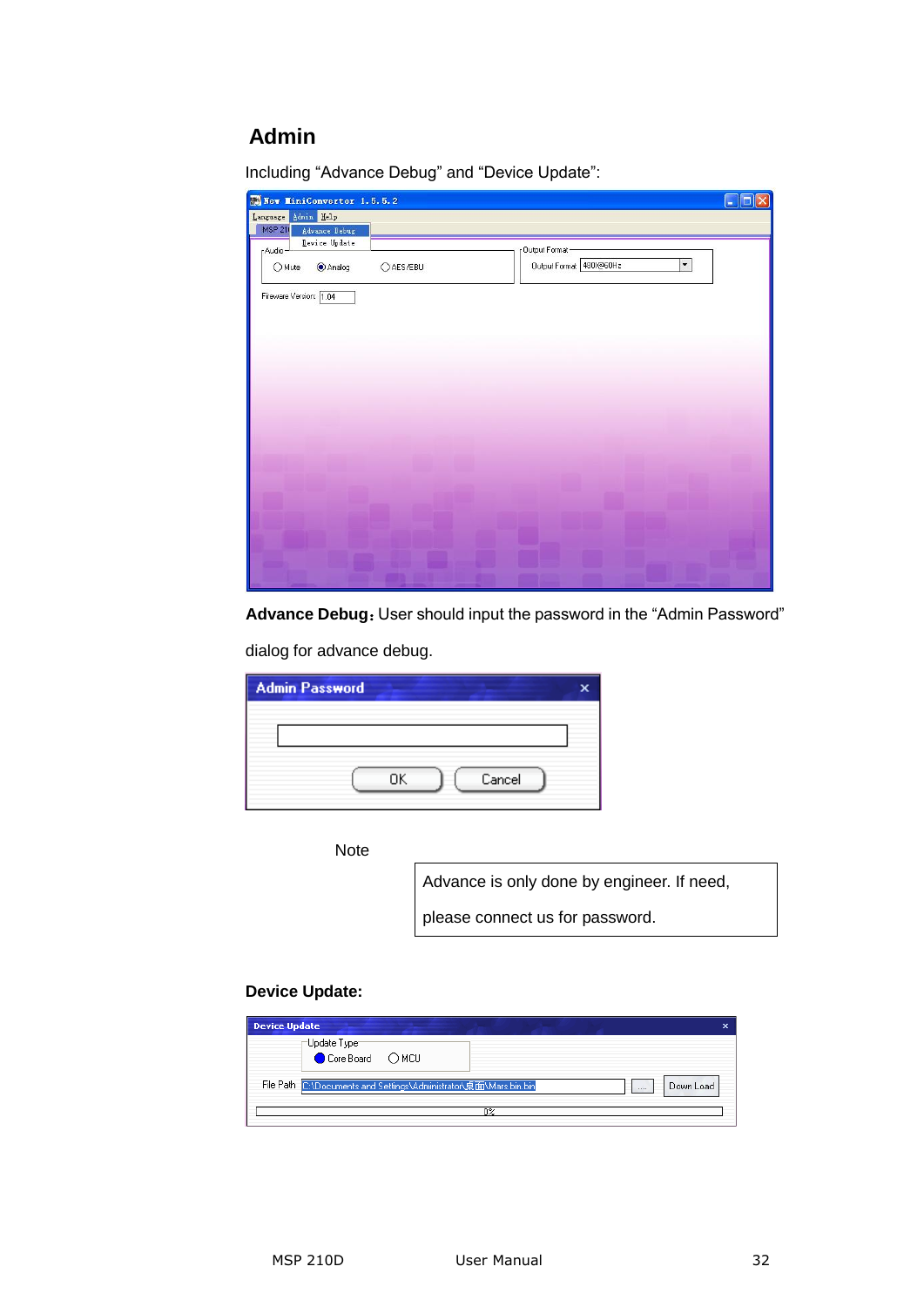#### <span id="page-32-0"></span> **Help**

| New MiniConvertor 1.5.5.2                       |           |                                                                       | $\Box$ c |
|-------------------------------------------------|-----------|-----------------------------------------------------------------------|----------|
| Language Admin Help<br>MSP 210DP DP1<br>Version |           |                                                                       |          |
| About<br>r Audio-<br>● Mute<br>OAnalog          | O AES/EBU | Output Format-<br>$\overline{\phantom{0}}$<br>Output Format 4801@60Hz |          |
| Fireware Version: 1.04                          |           |                                                                       |          |
|                                                 |           |                                                                       |          |
|                                                 |           |                                                                       |          |
|                                                 |           |                                                                       |          |
|                                                 |           |                                                                       |          |
|                                                 |           |                                                                       |          |
|                                                 |           |                                                                       |          |

**Version:** Show the content of software update.

**About:** Show software version and company information.

| <b>About</b>                                                                                                                                                                                                                                                                                         | × |
|------------------------------------------------------------------------------------------------------------------------------------------------------------------------------------------------------------------------------------------------------------------------------------------------------|---|
| <b>RGBlink</b><br>视诚                                                                                                                                                                                                                                                                                 |   |
| About New MiniConvertor<br>New MiniConvertor_Version:1.5.2.4<br>Copyright (C) 2009-2011 RGBLink Co.,Ltd. All Rights Reserved.<br>Address:S603-604 Weiye Building Torch Hi-Tech Industrial Development Zone<br>Xiamen, Fujian Province, P.R.C<br>EMail:rgblinkcs@gmail.com<br>WebSite:www.rgblink.com |   |
|                                                                                                                                                                                                                                                                                                      |   |
| OΚ                                                                                                                                                                                                                                                                                                   |   |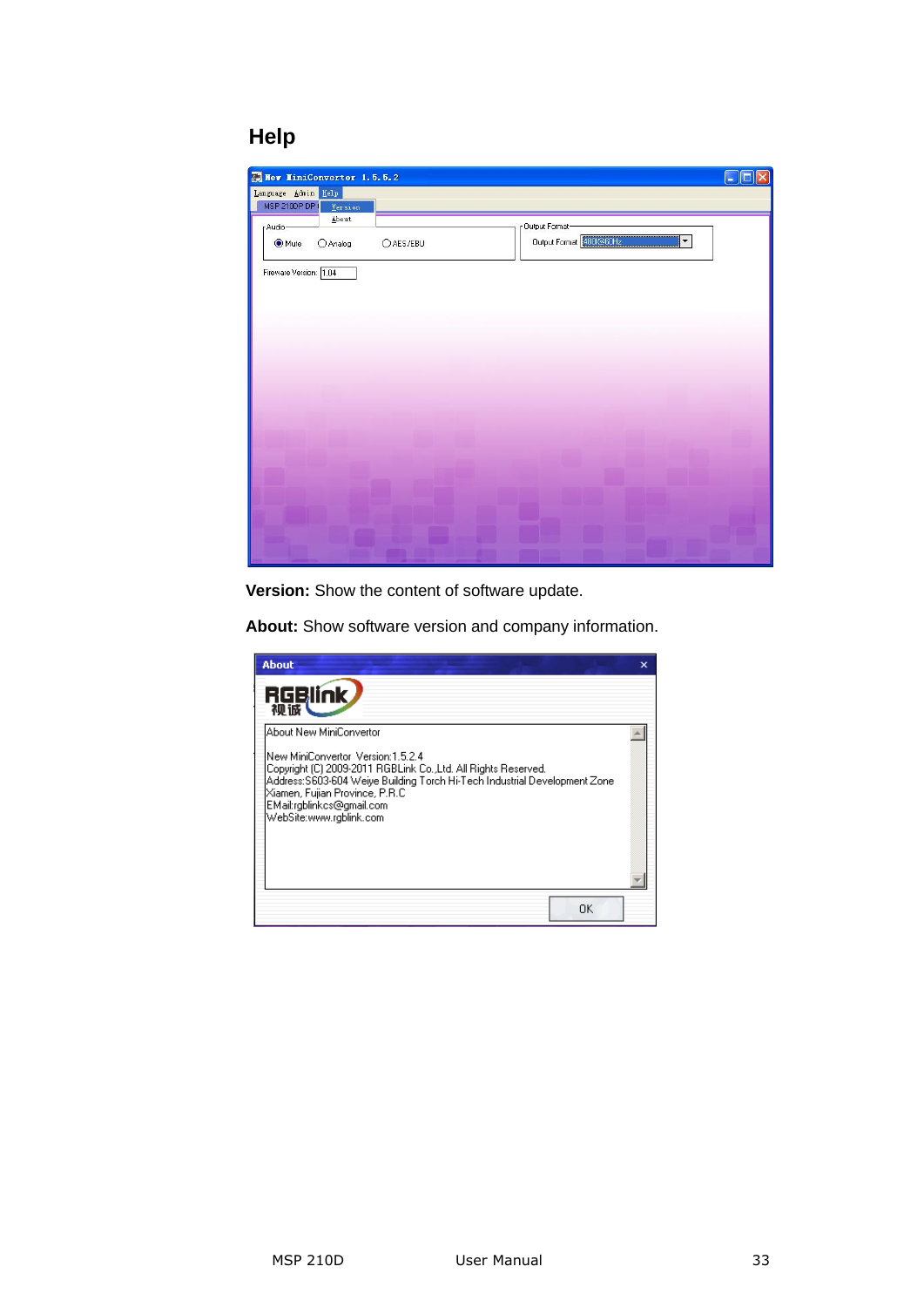

# <span id="page-33-0"></span>A. [Specification](#page-10-6)

| <b>DP</b> input                |                                                       |  |
|--------------------------------|-------------------------------------------------------|--|
| Number of inputs               | $\mathbf{1}$                                          |  |
| Connector                      | Displayport interface                                 |  |
| Input resolution               | <b>VESA</b>                                           |  |
| (Supported Standards)          | 800*600@60Hz, 1024*768@60Hz,                          |  |
|                                | 1280*720@60Hz,1280*768@60Hz,                          |  |
|                                | 1280*800@60Hz,1280*1024@60Hz,                         |  |
|                                | 1360*768@60Hz,1366*768@60Hz,                          |  |
|                                | 1440*900@60Hz,1400*1050@60Hz,                         |  |
|                                | 1600*1200@60Hz,1680*1050@60Hz,                        |  |
|                                | 1920*1080@60Hz                                        |  |
| <b>Embedded Audio Channels</b> | Choose 1 in 2                                         |  |
| Standard                       | Displayport 1.1                                       |  |
| <b>Audio input</b>             |                                                       |  |
| Number of inputs               | $\overline{2}$                                        |  |
| connector                      | Standard 1/4" socket                                  |  |
| Audio standard                 | 48Kbps 24bit balance analog audio, or 48KHz AES audio |  |
| <b>SDI output</b>              |                                                       |  |
| Number of outputs              | 1                                                     |  |
| Connector                      | <b>BNC</b> interface                                  |  |
| Output resolution              | <b>SMPTE</b>                                          |  |
| (Supported Standards)          | 480i, 576i, 720p@50Hz, 720p@60Hz,                     |  |
|                                | 1080i@50Hz,1080i@60Hz,                                |  |
|                                | 1080p@50Hz,1080p@60Hz                                 |  |
| Equalization                   | Belden 1694A 100m HD 1.485G, 300m SD 270Mbps          |  |
| <b>Function</b>                |                                                       |  |
| <b>PPM</b>                     | No support                                            |  |
| <b>TSL</b>                     | No support                                            |  |
| <b>Format Conversion</b>       | No support                                            |  |
| <b>Frame Rate Conversion</b>   | No Support                                            |  |
| <b>Extras</b>                  |                                                       |  |
| Assignment control             | USB or dial switch                                    |  |
| Power Supply                   | +12V standard 3.5" interface power module             |  |
| <b>Working Environment</b>     | 0°C~45°C                                              |  |
| <b>Stored Environment</b>      | 10% to 90%                                            |  |
| <b>Product Warranty</b>        | 3 years parts and labor warranty                      |  |